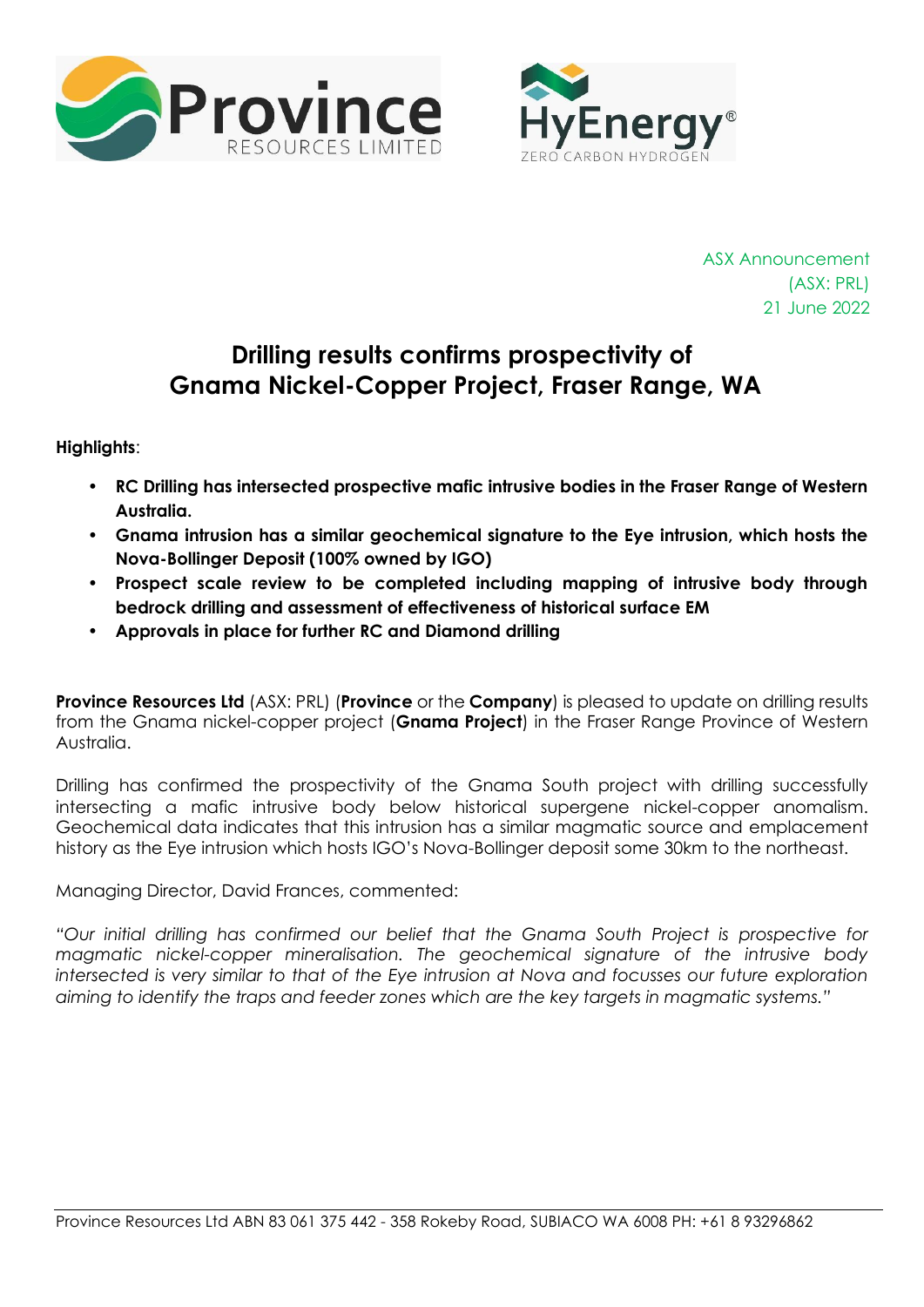### **Fraser Range – Gnama Nickel-Copper Project**

The Gnama Project is located at the southern end of the Fraser Range (Figure 1), host to several recent nickel discoveries including Nova-Bollinger (Sirius Resources / IGO), Silver Knight (Creasy Group) and Mawson (Legend Mining).



*Figure 1. Gnama Nickel-Copper Project location in Fraser Range Province.*

All these discoveries contain similar features:

- Shallow oxide Ni-Cu-Co anomaly
- Barren interval below supergene enrichment
- Local geology of meta-pyroxenites intruded into a sequence of quartz-feldspar-biotitegarnet meta-sediments

• High-grade sulphide mineralisation, initially identified by either ground EM or downhole EM surveying.

Gnama was first identified by Newmont in the 1960's from geochemical sampling and shallow drilling. Sirius Gold Pty Ltd then held the tenement from 2004 to 2011. Drilling by Sirius intersected significant elevated Ni, Cu and Co enrichment in the oxide zone above mixed mafic lithologies (refer ASX Announcements 3 June 2020 and 8 Sep 2020):

- Drill hole SFRC0005 intersected 16m @ 0.6% Ni, 0.14% Cu and 0.13% Co from 36m
- Drill hole SFRC0006 intersected 20m @ 0.57% Ni, 0.17% Cu and 0.08% Co from 28m.

At the time, Sirius remarked that "Whilst the elevated levels of Ni and Co could be explained by lateritic enrichment, the presence of copper suggests that the underlying rocks may contain sulphide mineralisation." Sirius discovered Nova in 2012, a year after drilling the Gnama tenement.

Province's drilling programme aimed to comprehensively test the bedrock below the supergene anomalism identified by Sirius. Drilling successfully reached depths greater than 250 metres and casing was installed to enable DHEM surveying to take place. In total 870 metres were drilled in 3 RC holes (Appendix 1).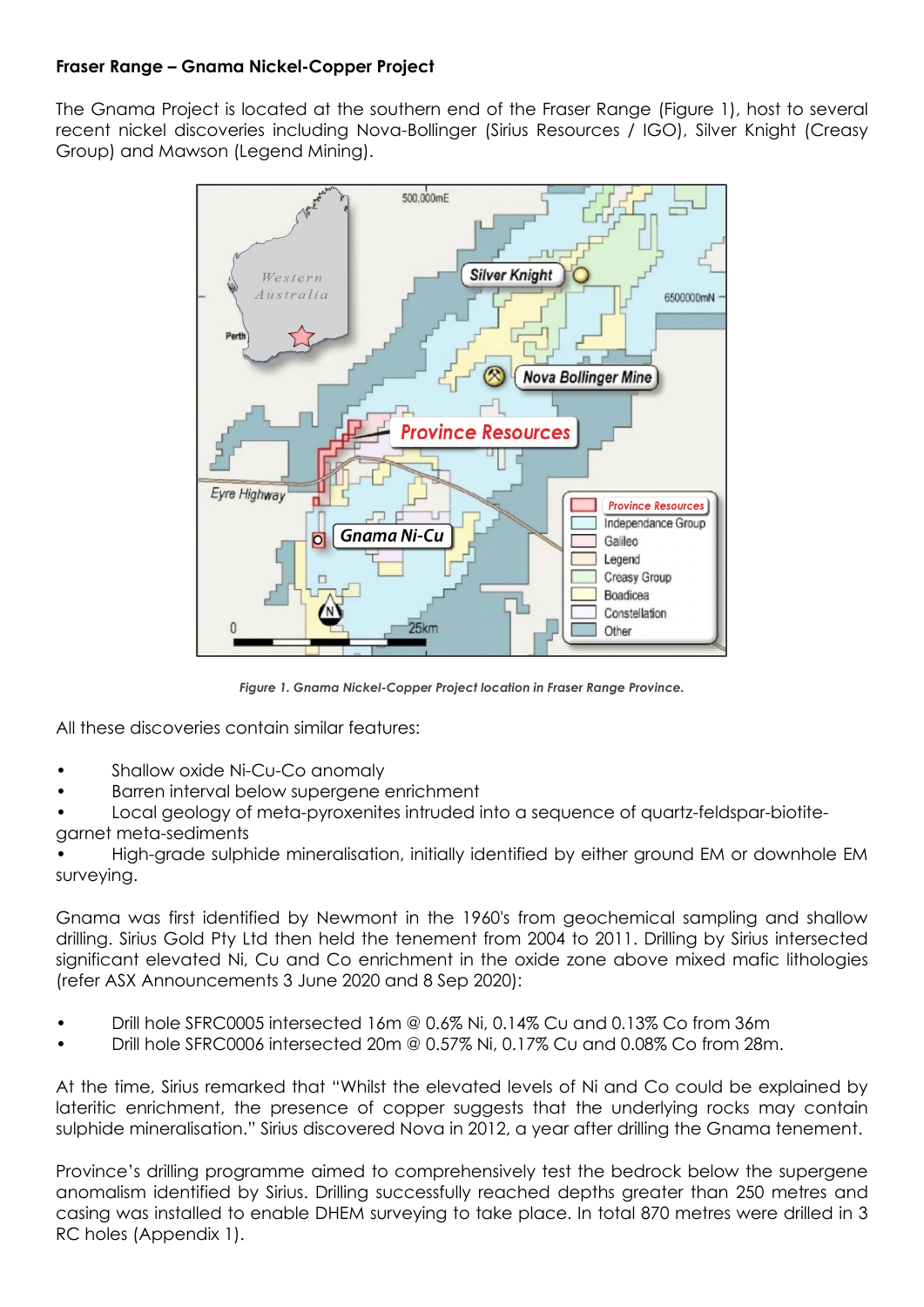Drilling intersected mafic intrusive bodies in all 3 holes in close proximity to the Snowy's Dam Formation, a sulphide-bearing metasedimentary unit. The Snowy's Dam unit has been identified as a source of sulphur and crustal "contaminants" in the formation of the Nova-Bollinger Deposit (Maier et. al., 2016<sup>1</sup>). Saturation of sulphur in the magma chamber triggers the precipitation of sulphide minerals from the melt and accordingly a source of sulphur is a key criteria in the formation of magmatic sulphide hosted nickel copper mineralisation.

Geochemical data from the Gnama intrusion displays a similar fingerprint to the "Eye" intrusion which hosts the Nova-Bollinger Deposit. According to Maier et al (2016) the Nova-Bollinger intrusives have higher Al<sub>2</sub>O<sub>3</sub> and CaO, and lower FeO and TiO2 at a given MgO content, and show significantly lower concentrations of incompatible trace elements (e.g. TiO<sub>2</sub>, P<sub>2</sub>O<sub>5</sub>, K<sub>2</sub>O, Ba, Zr, and LREE). The presence of sulfide in samples around Nova–Bollinger samples results in the scatter in plots of Ni and Cu vs MgO, which is also seen in the Gnama samples (Fig. 3). In contrast, if Ni was present solely in "silicate nickel" ie hosted in minerals such as olivine there would be a linear relationship between Ni and MgO.



*Figure 3. Ni (ppm) assays from Province plotted against MgO (%). Refer Appendix 2 for tabulation of results. Data for the Eye intrusion is sourced from WAMEX report A092733<sup>2</sup>*

Figures 4 and 5 show further examples of similarities of the Gnama drilling results with samples near Nova-Bollinger. Encouragingly assays from bedrock samples contained significant contents of sulphur with values averaging 0.5 % through the mafic intrusive (Appendix 2).

 $1$  Maier, WD, Smithies, RH, Spaggiari, CV, Barnes, SJ, Kirkland, CL, Kiddie, O and Roberts, MP 2016, The evolution of mafic and ultramafic rocks of the Mesoproterozoic Fraser Zone, Albany–Fraser Orogen, and implications for Ni–Cu sulfide potential of the region: Geological Survey of Western Australia, Record 2016/8, 49p.

<sup>&</sup>lt;sup>2</sup> Gollan, M, 2012. Final Drilling Report 'The Eye'. Cofunded Drilling Agreement DAG2011/00069941. Exploration Licence E28/172. Fraser Range Project. Sirius Gold Pty Ltd. WAMEX Report A092733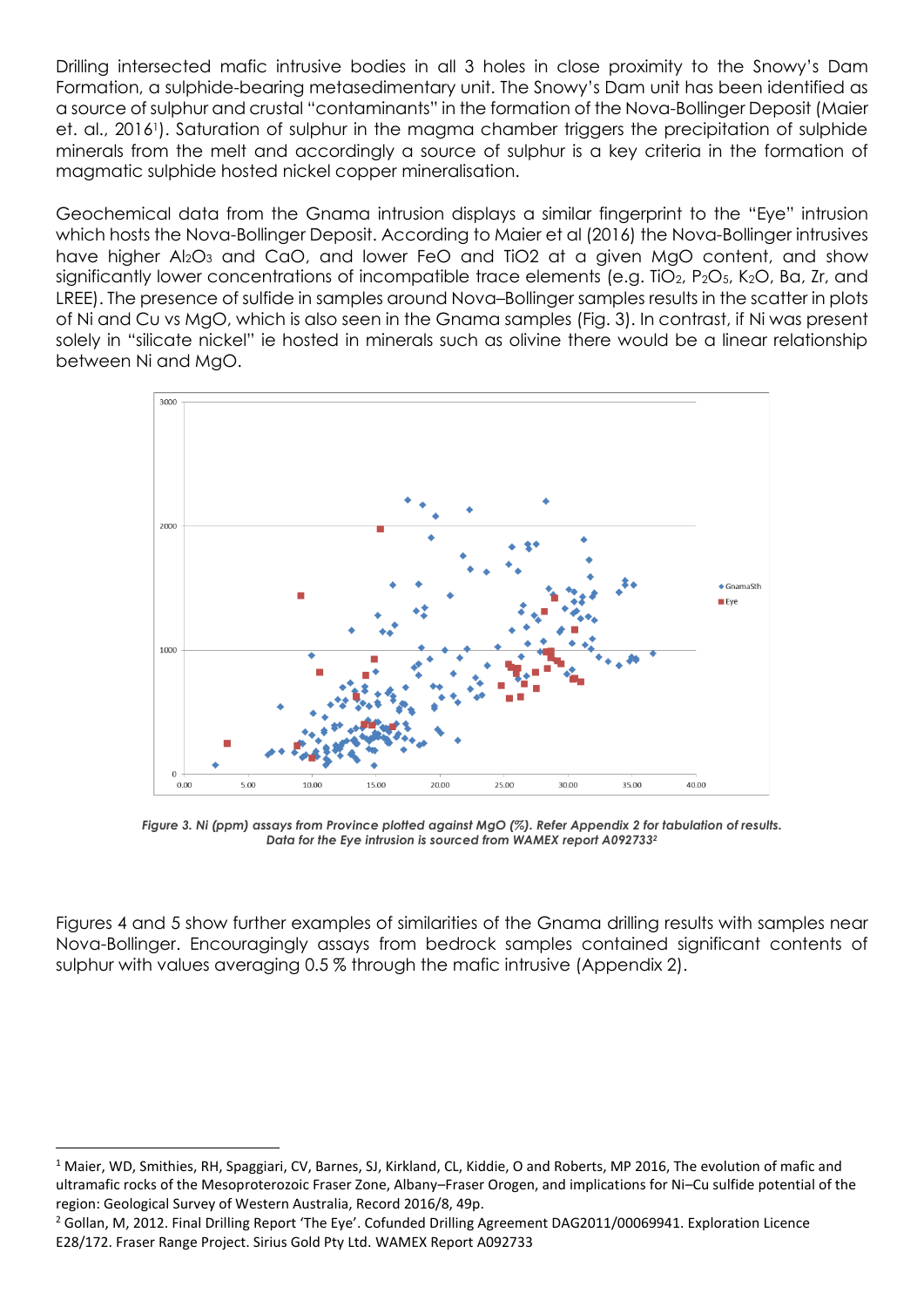

*Figure 4. S (ppm) plotted on a logarithmic scale against MgO (%). Data for the Eye intrusion is sourced from WAMEX report A092733*



*Figure 5. Zr (ppm) plotted against MgO (%). Base figure taken from Maier et al (2016).*

HEM surveys were completed in GSRC002 and 003 as GSRC001 was blocked. No clear offhole bedrock anomalism was defined in the two holes with localised responses detected at certain depths within the mafic intrusives. As a consequence the focus moves to re-assessing historical surface EM surveys at the project and comparing their effectiveness given the results of Province's drilling.

In addition further trace element studies will be completed to confirm the degree of sulphur saturation and crustal contamination and aid in vectoring to potential targets. Further drilling is likely to focus on mapping out the extents of the Gnama intrusion and providing platforms for further high powered EM surveys to detect sulphide accumulations.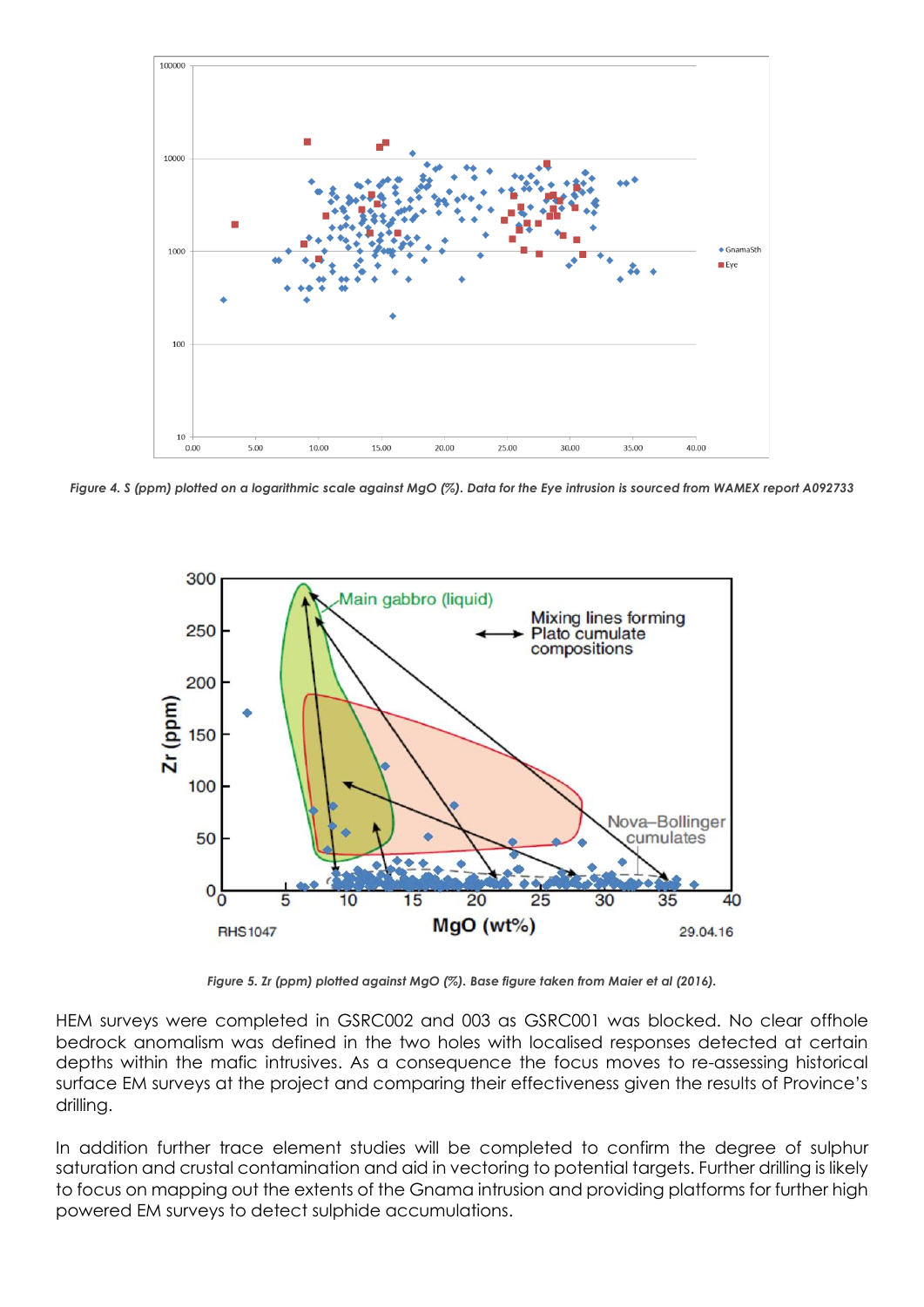This announcement has been approved by the Board.

**For more information contact: David J Frances Managing Director - CEO david.frances@provinceresources.com**

#### **Competent Person's Statement**

*The information in this announcement that relates to Exploration Results and other geological information has been compiled under the supervision of Mr Thomas Langley. Mr Langley is a member of the Australian Institute of Geoscientists and the Australasian Institute of Mining and Metallurgy and is an employee of the Company. Mr Langley has sufficient experience which is*  relevant to the style of mineralisation and type of deposit under consideration and the activity he *is undertaking to qualify as a Competent Person as defined in the 2012 Edition of the "Australasian Code for Reporting of Exploration Results, Mineral Resources and Ore Reserves ('the JORC Code')". Mr Langley consents to the inclusion in the report of the matters based on his information in the form and context in which it appears.* 

*The Company confirms that it is not aware of any new information or data that materially affects the information in the original reports, and that the forma and context in which the Competent Person's findings are presented have not been materially modified from the original reports.*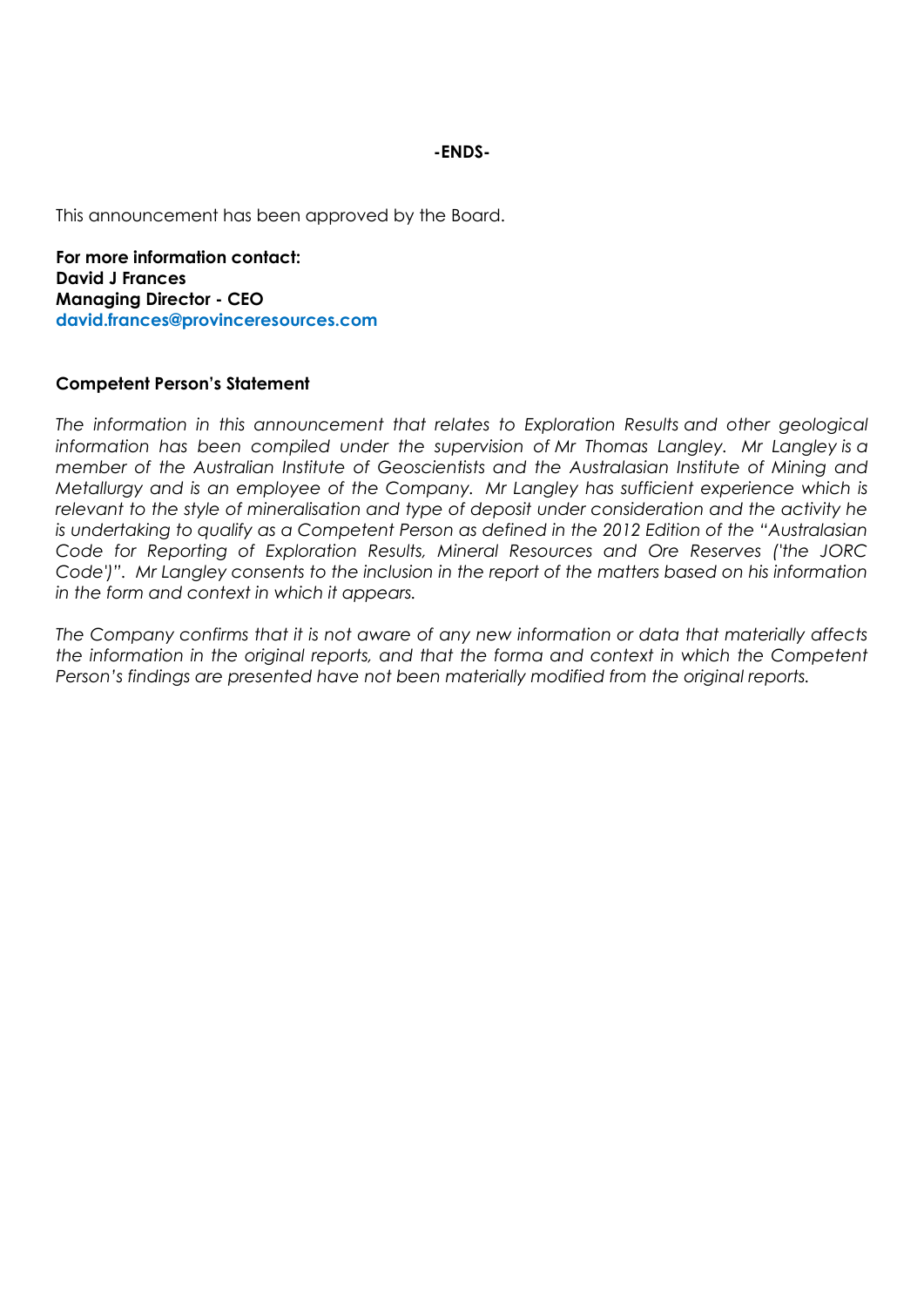# **Appendix 1. Collar Details for Province drilling at the Gnama Project**

| Hole ID | Hole Type | <b>Easting</b> | <b>Northing</b> | <b>RL</b> | Dip | Azimuth | <b>Depth</b> |
|---------|-----------|----------------|-----------------|-----------|-----|---------|--------------|
| GSRC001 | RC        | 470450         | 6437343         | 350       | -75 | 09C     | 300          |
| GSRC002 | RC        | 470690         | 6437358         | 350       | -65 | 27C     | 270          |
| GSRC003 | RC        | 470569         | 6437448         | 350       | -75 | 09C     | 300          |

# **Appendix 2. Assay results from drilling at the Gnama Project**

| <b>Hole ID</b>     | From        | To         | Ni (ppm)     | Cu (ppm)   | Co (ppm)     | MgO (%)        | S(%)         | Zr (ppm)    |
|--------------------|-------------|------------|--------------|------------|--------------|----------------|--------------|-------------|
| GSRC001            | $\mathbf 0$ | 4          | 78.4         | 37.2       | 19.6         | 2.31           | 0.16         | 65.9        |
| <b>GSRC001</b>     | 4           | 8          | 202          | 29.8       | 18.8         | 0.65           | 0.17         | 74.3        |
| <b>GSRC001</b>     | $\,8\,$     | 12         | 665          | 326        | 20.1         | 0.22           | 0.44         | 46          |
| GSRC001            | 12          | 16         | 1245         | 637        | 16.7         | 0.10           | 0.3          | 22.3        |
| GSRC001            | 16          | 20         | 1530         | 597        | 17.1         | 0.15           | 0.27         | 27          |
| <b>GSRC001</b>     | 20          | 24         | 2640         | 823        | 47.4         | 0.22           | 0.86         | 17.7        |
| GSRC001            | 24          | 28         | 2230         | 836        | 44.2         | 0.22           | 0.24         | 53.4        |
| GSRC001            | 28          | 32         | 2770         | 962        | 55.4         | 0.25           | 0.26         | 30          |
| GSRC001            | 32          | 36         | 3760         | 1050       | 56           | 0.28           | 0.06         | 14.6        |
| GSRC001            | 36          | 40         | 825          | 228        | 27           | 0.20           | 0.04         | 85.8        |
| GSRC001            | 40          | 44         | 2220         | 442        | 220          | 0.73           | 0.04         | 11.6        |
| GSRC001            | 44          | 48         | 1595         | 431        | 218          | 2.16           | 0.03         | 7.7         |
| GSRC001            | 48          | 52         | 1715         | 392        | 126.5        | 3.70           | 0.02         | 19.6        |
| GSRC001            | 52          | 56         | 1715         | 266        | 229          | 6.83           | 0.01         | 12.5        |
| GSRC001            | 56          | 60         | 1930         | 237        | 181.5        | 9.02           | 0.01         | 9.5         |
| GSRC001            | 60          | 64         | 1325         | 187        | 117.5        | 10.41          | 0.03         | 4.7         |
| GSRC001            | 64          | 68         | 373          | 61.9       | 37           | 6.00           | 0.04         | 154.5       |
| GSRC001            | 68          | 72         | 252          | 44.6       | 50.6         | 9.05           | 0.03         | 81.8        |
| GSRC001            | 72          | 76         | 231          | 42.8       | 43.6         | 11.87          | 0.04         | 13.4        |
| GSRC001            | 76          | 80         | 184.5        | 42.9       | 37.8         | 10.30          | 0.04         | 4.4         |
| GSRC001            | 80          | 84         | 214          | 41.2       | 46           | 12.11          | 0.04         | 7.2         |
| <b>GSRC001</b>     | 84          | 88         | 163.5        | 44.3       | 40.7         | 10.21          | 0.08         | 8.9         |
| GSRC001            | 88          | 92         | 135.5        | 34.4       | 33.8         | 9.24           | 0.04         | 16.7        |
| <b>GSRC001</b>     | 92          | 96         | 204          | 53.4       | 41.6         | 11.09          | 0.07         | 6.9         |
| GSRC001            | 96          | 100        | 303          | 115        | 57.7         | 13.95          | 0.18         | 6.3         |
| GSRC001            | 100         | 104        | 159          | 46.4       | 45.5         | 13.03          | 0.07         | 6.6         |
| GSRC001            | 104         | 108        | 174          | 36.3       | 35.1         | 8.62           | 0.04         | 39.5        |
| <b>GSRC001</b>     | 108         | 112        | 139.5        | 29.7       | 32.2         | 9.32           | 0.04         | 9.3         |
| GSRC001            | 112         | 116        | 155          | 42.1       | 35.9         | 9.54           | 0.07         | 5.4         |
| GSRC001            | 116         | 120        | 139.5        | 34.3       | 35.5         | 10.40          | 0.05         | 5.7         |
| GSRC001            | 120         | 124        | 136          | 32.9       | 34.4         | 10.07          | 0.05         | 3.4         |
| GSRC001            | 124         | 128        | 146.5        | 33         | 44.1         | 12.22          | 0.05         | 5           |
| GSRC001            | 128         | 132        | 272          | 94.7       | 55.3         | 13.23          | 0.15         | 12.3        |
| GSRC001            | 132         | 136        | 370          | 133.5      | 58.9         | 13.43          | 0.2          | 20.5        |
| GSRC001            | 136         | 140        | 391          | 116.5      | 49.6         | 11.76          | 0.18         | 8.6         |
| GSRC001            | 140         | 144        | 252          | 68.4       | 46.8         | 12.39          | 0.11         | 7.8         |
| GSRC001            | 144         | 148        | 670          | 242        | 76           | 13.35          | 0.5          | 9.4         |
| GSRC001            | 148         | 152        | 548          | 194        | 61.2         | 12.40          | 0.33         | 9.5         |
| GSRC001            | 152         | 156        | 593          | 230        | 62.4         | 12.60          | 0.35         | 8.2         |
| GSRC001            | 156         | 160        | 699          | 257        | 62           | 12.40          | 0.38         | 24.4        |
| GSRC001            | 160         | 164        | 1690         | 330        | 114.5        | 25.37          | 0.46         | 4.3         |
| GSRC001<br>GSRC001 | 164         | 168<br>172 | 1430         | 232        | 128          | 31.92          | 0.33         | 5.8         |
| GSRC001            | 168<br>172  | 176        | 1460<br>1445 | 240<br>247 | 124.5<br>119 | 32.09<br>28.85 | 0.31<br>0.35 | 4.1<br>22.6 |
| GSRC001            | 176         | 180        | 1490         | 251        | 121          | 30.10          | 0.33         |             |
| GSRC001            | 180         | 184        | 1725         | 335        | 133.5        | 31.67          | 0.46         | 10.8<br>3.6 |
| GSRC001            | 184         | 188        | 376          | 64.6       | 53.1         | 15.54          | 0.1          | 4.7         |
| GSRC001            | 188         | 192        | 188.5        | 33.7       | 37.7         | 11.82          | 0.05         | 10.5        |
| GSRC001            | 192         | 196        | 569          | 90.5       | 60.2         | 17.08          | 0.14         | 20          |
|                    |             |            |              |            |              |                |              |             |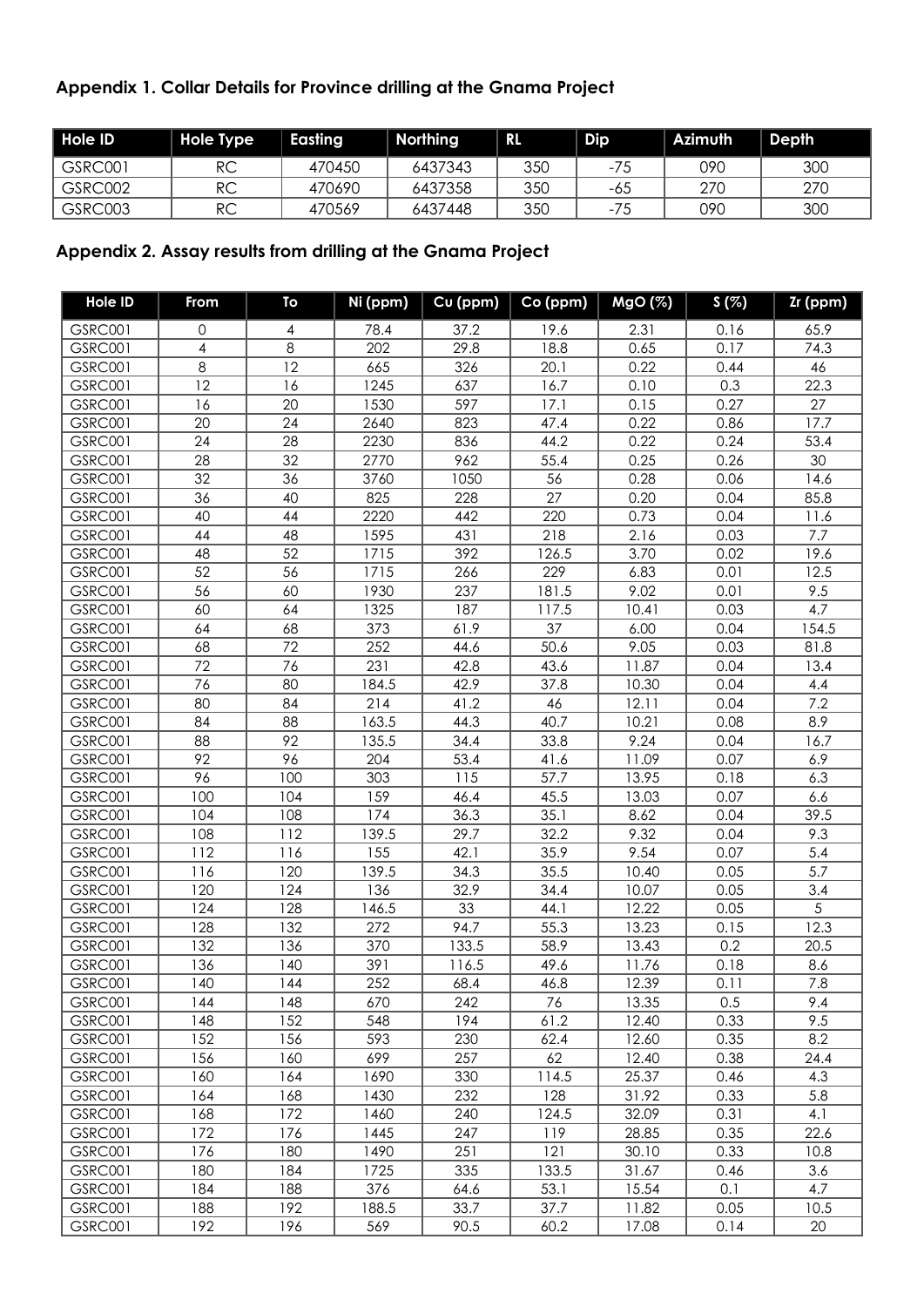| <b>Hole ID</b>     | From           | To             | Ni (ppm)   | Cu (ppm)     | Co (ppm)   | MgO (%)      | S(%)         | $Ir$ (ppm)       |
|--------------------|----------------|----------------|------------|--------------|------------|--------------|--------------|------------------|
| GSRC001            | 196            | 200            | 248        | 43.8         | 44.5       | 13.40        | 0.06         | 3.1              |
| GSRC001            | 200            | 204            | 323        | 46.2         | 52         | 15.19        | 0.1          | 8.3              |
| GSRC001            | 204            | 208            | 217        | 34.2         | 39.5       | 11.11        | 0.06         | 15.9             |
| <b>GSRC001</b>     | 208            | 212            | 251        | 35.4         | 50.7       | 16.07        | 0.06         | 4.5              |
| GSRC001            | 212            | 216            | 288        | 46.2         | 55.3       | 17.25        | 0.09         | 2.8              |
| <b>GSRC001</b>     | 216            | 220            | 283        | 49.2         | 52.7       | 15.87        | 0.09         | 5.3              |
| <b>GSRC001</b>     | 220            | 224            | 267        | 100          | 48.8       | 12.70        | 0.18         | 15.1             |
| <b>GSRC001</b>     | 224            | 228            | 285        | 54.7         | 50.1       | 14.26        | 0.12         | 6.8              |
| <b>GSRC001</b>     | 228            | 232            | 419        | 98.2         | 50.9       | 14.97        | 0.15         | 3.8              |
| <b>GSRC001</b>     | 232            | 236            | 776        | 155          | 91.9       | 22.80        | 0.3          | 46.8             |
| <b>GSRC001</b>     | 236            | 240            | 811        | 163.5        | 89.3       | 21.06        | 0.36         | 6.9              |
| <b>GSRC001</b>     | 240            | 244            | 203        | 22.4         | 47.4       | 14.46        | 0.05         | 5                |
| <b>GSRC001</b>     | 244            | 248            | 289        | 57.5         | 50.5       | 14.59        | 0.1          | 4.7              |
| <b>GSRC001</b>     | 248            | 252            | 339        | 89           | 58.5       | 16.02        | 0.13         | 3.7              |
| <b>GSRC001</b>     | 252            | 256            | 289        | 57.8         | 54.4       | 15.69        | 0.1          | $\boldsymbol{6}$ |
| <b>GSRC001</b>     | 256            | 260            | 290        | 58.4         | 50.4       | 14.82        | 0.11         | 4.5              |
| GSRC001            | 260            | 264            | 297        | 59.6         | 52.2       | 15.19        | 0.1          | 4.9              |
| GSRC001            | 264            | 268            | 324        | 69.1         | 57.4       | 16.75        | 0.12         | 5.6              |
| <b>GSRC001</b>     | 268            | 272            | 266        | 56.6         | 52.6       | 14.49        | 0.09         | 10               |
| GSRC001            | 272            | 276            | 333        | 91.3         | 55.5       | 14.92        | 0.13         | 6                |
| GSRC001            | 276            | 280            | 520        | 141.5        | 69.8       | 17.74        | 0.24         | 4.1              |
| GSRC001            | 280            | 284            | 362        | 95.3         | 60.4       | 15.62        | 0.16         | 6.1              |
| <b>GSRC001</b>     | 284            | 288            | 173        | 31.5         | 47.2       | 13.12        | 0.05         | 6.2              |
| GSRC001            | 288            | 292            | 133.5      | 43.4         | 47.3       | 13.35        | 0.08         | 5.1              |
| GSRC001            | 288            | 296            | 194.5      | 35.2         | 51.7       | 14.73        | 0.07         | $\overline{4}$   |
| GSRC001            | 296            | 300            | 202        | 70           | 48         | 12.19        | 0.13         | 4.5              |
| GSRC002            | $\mathbf 0$    | $\overline{4}$ | 70.3       | 33.1         | 21.1       | 4.00         | 0.24         | 47.3             |
| GSRC002            | $\overline{4}$ | 8              | 45.4       | 22.4         | 2.5        | 0.18         | 0.32         | 40               |
| GSRC002            | 8              | 12             | 83.2       | 38.3         | 2.5        | 0.08         | 0.21         | 15.5             |
| GSRC002            | 12             | 16             | 108        | 35           | 3.5        | 0.15         | 0.13         | 16.9             |
| GSRC002            | 16             | 20             | 197.5      | 54.9         | 3.6        | 0.12         | 0.16         | 8.1              |
| GSRC002<br>GSRC002 | 20<br>24       | 24<br>28       | 168<br>189 | 41.1<br>59.6 | 4.8        | 0.17<br>0.23 | 0.15         | 6.9<br>12.6      |
| GSRC002            | 28             | 32             | 354        | 37.1         | 17.1<br>79 | 0.32         | 0.16<br>0.15 | 10.1             |
| GSRC002            | 32             | 36             | 283        | 55.1         | 66.4       | 0.36         | 0.13         | 8                |
| GSRC002            | 36             | 40             | 1165       | 294          | 558        | 1.87         | 0.05         | 13.3             |
| GSRC002            | 40             | 44             | 956        | 191.5        | 211        | 4.28         | 0.02         | 13.5             |
| GSRC002            | 44             | 48             | 615        | 107.5        | 158        | 9.34         | 0.01         | 15.7             |
| GSRC002            | 48             | 52             | 635        | 97.5         | 65.6       | 7.69         | 0.01         | 12.8             |
| GSRC002            | 52             | 56             | 441        | 76           | 74.2       | 14.51        | $-0.01$      | 9.7              |
| GSRC002            | 56             | 60             | 540        | 134.5        | 66.5       | 10.10        | $-0.01$      | 15.5             |
| GSRC002            | 60             | 64             | 415        | 119          | 61.5       | 11.41        | 0.06         | 9                |
| GSRC002            | 64             | 68             | 489        | 122          | 66.8       | 9.93         | 0.04         | 29.8             |
| GSRC002            | 68             | 72             | 464        | 138.5        | 45.7       | 10.10        | 0.22         | 14               |
| GSRC002            | 72             | 76             | 1175       | 261          | 87.6       | 15.67        | 0.44         | 6.6              |
| GSRC002            | 76             | 80             | 734        | 172          | 65.5       | 15.54        | 0.31         | 5.8              |
| GSRC002            | 80             | 84             | 544        | 117.5        | 57.8       | 14.48        | 0.21         | 5.8              |
| GSRC002            | 84             | 88             | 600        | 159          | 53.6       | 13.55        | 0.24         | 4.4              |
| GSRC002            | 88             | 92             | 1150       | 363          | 78.2       | 15.52        | 0.59         | 7.1              |
| GSRC002            | 92             | 96             | 705        | 187.5        | 60.3       | 14.15        | 0.27         | 4.9              |
| GSRC002            | 96             | 100            | 245        | 42.3         | 46.1       | 13.55        | 0.06         | 4.1              |
| GSRC002            | 100            | 104            | 346        | 80.8         | 46.8       | 13.02        | 0.12         | 4.8              |
| GSRC002            | 104            | 108            | 735        | 194          | 56.7       | 13.00        | 0.35         | 120.5            |
| GSRC002            | 108            | 112            | 1855       | 467          | 123.5      | 26.86        | 0.65         | 7.5              |
| GSRC002            | 112            | 116            | 789        | 102          | 100.5      | 26.78        | 0.17         | 10.8             |
| GSRC002            | 116            | 120            | 1050       | 184          | 104.5      | 26.86        | 0.3          | 7.2              |
| GSRC002            | 120            | 124            | 817        | 117          | 100        | 25.95        | 0.19         | 8.2              |
| GSRC002            | 124            | 128            | 1440       | 372          | 98.5       | 20.81        | 0.63         | 8                |
| GSRC002            | 128            | 132            | 1200       | 306          | 79.9       | 16.47        | 0.59         | 11.8             |
| GSRC002            | 132            | 136            | 2130       | 536          | 110        | 22.30        | 0.78         | 6                |
| GSRC002            | 136            | 140            | 1315       | 322          | 83         | 18.16        | 0.5          | 5.5              |
| GSRC002            | 140            | 144            | 1275       | 356          | 84         | 18.74        | 0.51         | 5.4              |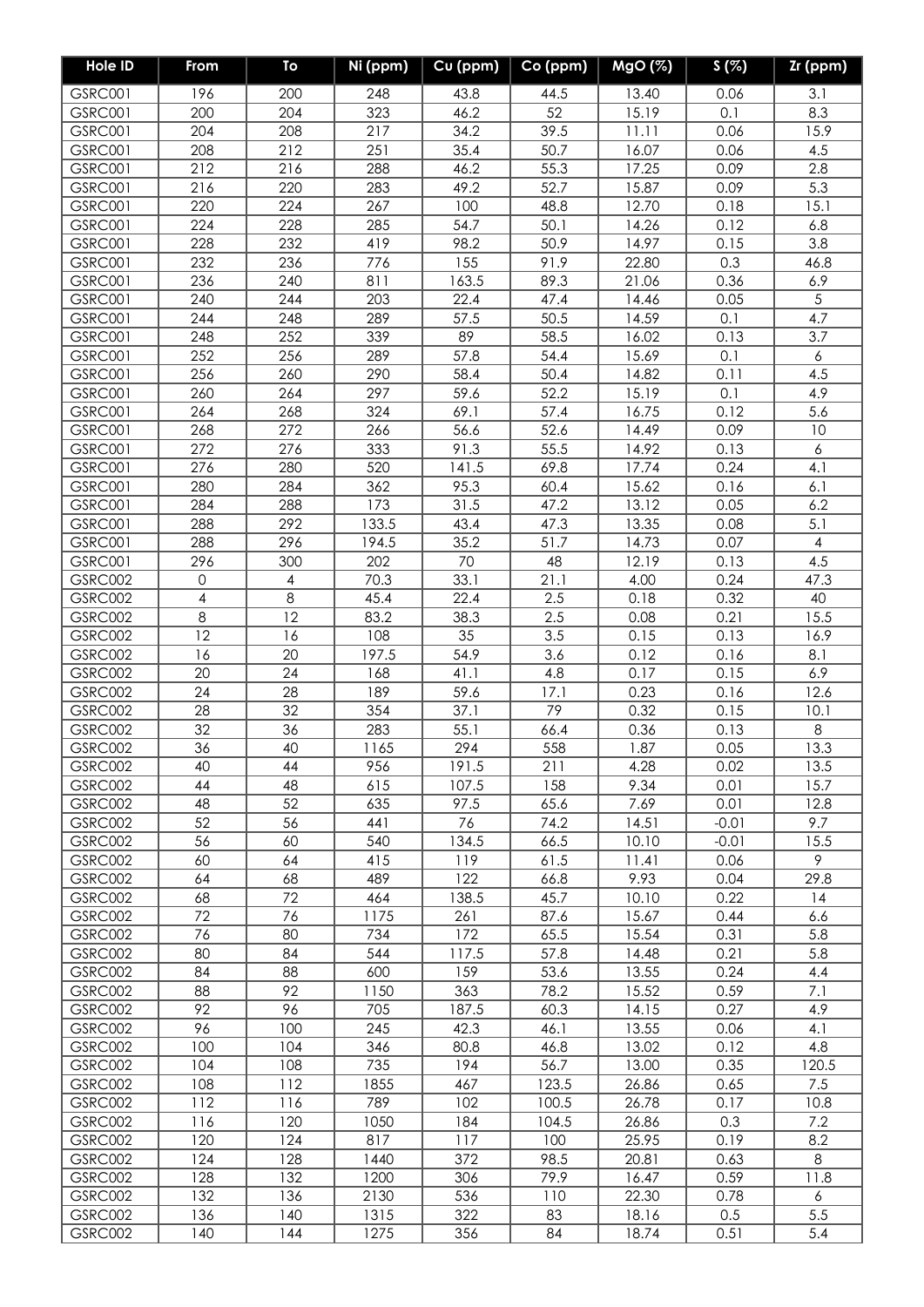| <b>Hole ID</b>     | From                | To             | Ni (ppm)     | Cu (ppm)    | Co (ppm)     | MgO (%)        | S(%)         | $Zr$ (ppm)            |
|--------------------|---------------------|----------------|--------------|-------------|--------------|----------------|--------------|-----------------------|
| GSRC002            | 144                 | 148            | 1525         | 423         | 83           | 16.30          | 0.59         | 52.3                  |
| <b>GSRC002</b>     | 148                 | 152            | 1340         | 397         | 96.5         | 18.82          | 0.58         | 26                    |
| GSRC002            | 152                 | 156            | 1185         | 297         | 126          | 26.78          | 0.47         | 5.8                   |
| <b>GSRC002</b>     | 156                 | 160            | 1525         | 374         | 170          | 34.49          | 0.54         | 4.6                   |
| <b>GSRC002</b>     | 160                 | 164            | 1270         | 265         | 145          | 31.59          | 0.45         | 6                     |
| GSRC002            | 164                 | 168            | 1255         | 270         | 145.5        | 31.01          | 0.43         | 6.1                   |
| <b>GSRC002</b>     | 168                 | 172            | 1070         | 211         | 129.5        | 28.11          | 0.35         | 46.4                  |
| GSRC002            | 172                 | 176            | 1635         | 430         | 135          | 26.12          | 0.62         | 46.9                  |
| <b>GSRC002</b>     | 176                 | 180            | 1160         | 262         | 121.5        | 25.62          | 0.4          | 7.6                   |
| GSRC002            | 180                 | 184            | 244          | 71.4        | 46.3         | 9.25           | 0.14         | 5.3                   |
| GSRC002            | 184                 | 188            | 294          | 100.5       | 64.2         | 15.59          | 0.19         | 4                     |
| GSRC002            | 188                 | 192            | 405          | 145         | 65.9         | 16.58          | 0.27         | 10.8                  |
| GSRC002            | 192                 | 196            | 573          | 265         | 77           | 13.96          | 0.56         | 29.2                  |
| GSRC002            | 196                 | 200            | 216          | 119         | 55.2         | 11.92          | 0.29         | 10.7                  |
| GSRC002            | 200                 | 204            | 226          | 92.1        | 52.9         | 12.24          | 0.23         | 6.4                   |
| GSRC002            | 204                 | 208            | 496          | 180         | 77.9         | 17.83          | 0.45         | 10.7                  |
| GSRC002            | 208                 | 212            | 273          | 60.5        | 56.6         | 17.83          | 0.14         | 5.5                   |
| GSRC002            | 212                 | 216            | 365          | 90.9        | 61.3         | 17.49          | 0.22         | 5                     |
| <b>GSRC002</b>     | 216                 | 220            | 331          | 58.8        | 62.9         | 20.07          | 0.13         | 2.8                   |
| GSRC002            | 220                 | 224            | 618          | 115.5       | 76.8         | 20.15          | 0.32         | 6.8                   |
| GSRC002            | 224                 | 228            | 530          | 115         | 67.9         | 19.57          | 0.26         | 4.9                   |
| GSRC002            | 228                 | 232            | 250          | 51          | 57.9         | 18.74          | 0.11         | 5.3                   |
| <b>GSRC002</b>     | 232                 | 236            | 766          | 118         | 105          | 26.12          | 0.26         | 10.9                  |
| GSRC002            | 236                 | 240            | 1040         | 74.5        | 130.5        | 31.34          | 0.27         | 4.1                   |
| GSRC002            | 240                 | 244            | 110.5        | 70          | 65.8         | 13.55          | 0.38         | 6.6                   |
| GSRC002            | 244                 | 248            | 70.4         | 75          | 136.5        | 14.86          | 0.51         | 2.9                   |
| GSRC002            | 248                 | 252            | 189.5        | 77.1        | 72.8         | 14.92          | 0.39         | 3.5                   |
| GSRC002            | 252                 | 256            | 101.5        | 70.5        | 49.7         | 11.33          | 0.27         | 11.7                  |
| GSRC002            | 256                 | 260            | 175.5<br>341 | 142         | 67.8         | 11.16          | 0.47         | 6.2                   |
| GSRC002<br>GSRC002 | 260<br>264          | 264<br>268     | 73.9         | 174<br>44.1 | 71.7<br>45.6 | 9.45           | 0.56         | 3.5<br>$\overline{4}$ |
| GSRC002            | 268                 | 270            | 122          | 104         | 61.8         | 11.08<br>11.09 | 0.18<br>0.42 | 3.6                   |
| GSRC003            | $\mathsf{O}\xspace$ | $\overline{4}$ | 79.9         | 54.1        | 24.7         | 4.78           | 0.12         | 51.1                  |
| GSRC003            | $\overline{4}$      | 8              | 141.5        | 59.3        | 23.2         | 0.85           | 0.17         | 69.5                  |
| GSRC003            | 8                   | 12             | 379          | 156         | 16           | 0.17           | 0.16         | 33                    |
| GSRC003            | 12                  | 16             | 274          | 175.5       | 6.6          | 0.12           | 0.13         | 27.6                  |
| GSRC003            | 16                  | 20             | 425          | 240         | 11           | 0.17           | 0.13         | 14.5                  |
| GSRC003            | 20                  | 24             | 1345         | 735         | 28.5         | 0.17           | 0.36         | 50.9                  |
| GSRC003            | 24                  | 28             | 1235         | 917         | 36.7         | 0.17           | 0.31         | 47.4                  |
| GSRC003            | 28                  | 32             | 1515         | 1160        | 49           | 0.22           | 0.13         | 38.8                  |
| GSRC003            | 32                  | 36             | 898          | 493         | 38           | 0.22           | 0.06         | 17.9                  |
| GSRC003            | 36                  | 40             | 1265         | 417         | 238          | 0.20           | 0.04         | 22.9                  |
| GSRC003            | 40                  | 44             | 1770         | 344         | 415          | 0.22           | 0.04         | 13                    |
| GSRC003            | 44                  | 48             | 2540         | 501         | 1115         | 0.32           | 0.05         | 13.1                  |
| GSRC003            | 48                  | 52             | 2960         | 553         | 1020         | 0.28           | 0.03         | 9.5                   |
| GSRC003            | 52                  | 56             | 2800         | 461         | 211          | 1.16           | 0.03         | 8.2                   |
| GSRC003            | 56                  | 60             | 3100         | 307         | 423          | 2.55           | 0.02         | 10.1                  |
| GSRC003            | 60                  | 64             | 601          | 138.5       | 143.5        | 15.67          | 0.03         | 4.5                   |
| GSRC003            | 64                  | 68             | 1000         | 141.5       | 180.5        | 5.47           | 0.01         | 129                   |
| GSRC003            | 68                  | 72             | 742          | 81.9        | 137          | 9.98           | 0.01         | 61.8                  |
| GSRC003            | 72                  | 76             | 422          | 95.7        | 75.7         | 16.00          | 0.07         | 6                     |
| GSRC003            | 76                  | 80             | 702          | 168.5       | 80.8         | 19.98          | 0.35         | 5.9                   |
| GSRC003            | 80                  | 84             | 542          | 147         | 56           | 7.53           | 0.04         | 77.5                  |
| GSRC003            | 84                  | 88             | 653          | 127         | 70           | 15.92          | 0.02         | 26.3                  |
| GSRC003            | 88                  | 92             | 360          | 63.7        | 69.6         | 19.82          | 0.1          | 13.1                  |
| GSRC003            | 92                  | 96             | 511          | 206         | 92.2         | 16.83          | 0.28         | 11.4                  |
| GSRC003            | 96                  | 100            | 549          | 192.5       | 94.3         | 19.57          | 0.35         | 7.5                   |
| GSRC003            | 100                 | 104            | 733          | 168         | 119.5        | 23.13          | 0.43         | 20.6                  |
| GSRC003            | 104                 | 108            | 1280         | 190.5       | 143.5        | 27.36          | 0.55         | 7.4                   |
| GSRC003            | 108                 | 112            | 1590         | 302         | 164.5        | 31.76          | 0.61         | 7.5                   |
| GSRC003            | 112                 | 116            | 1430         | 345         | 156.5        | 31.18          | 0.7          | 28                    |
| GSRC003            | 116                 | 120            | 1890         | 413         | 177.5        | 31.26          | 0.7          | 3.5                   |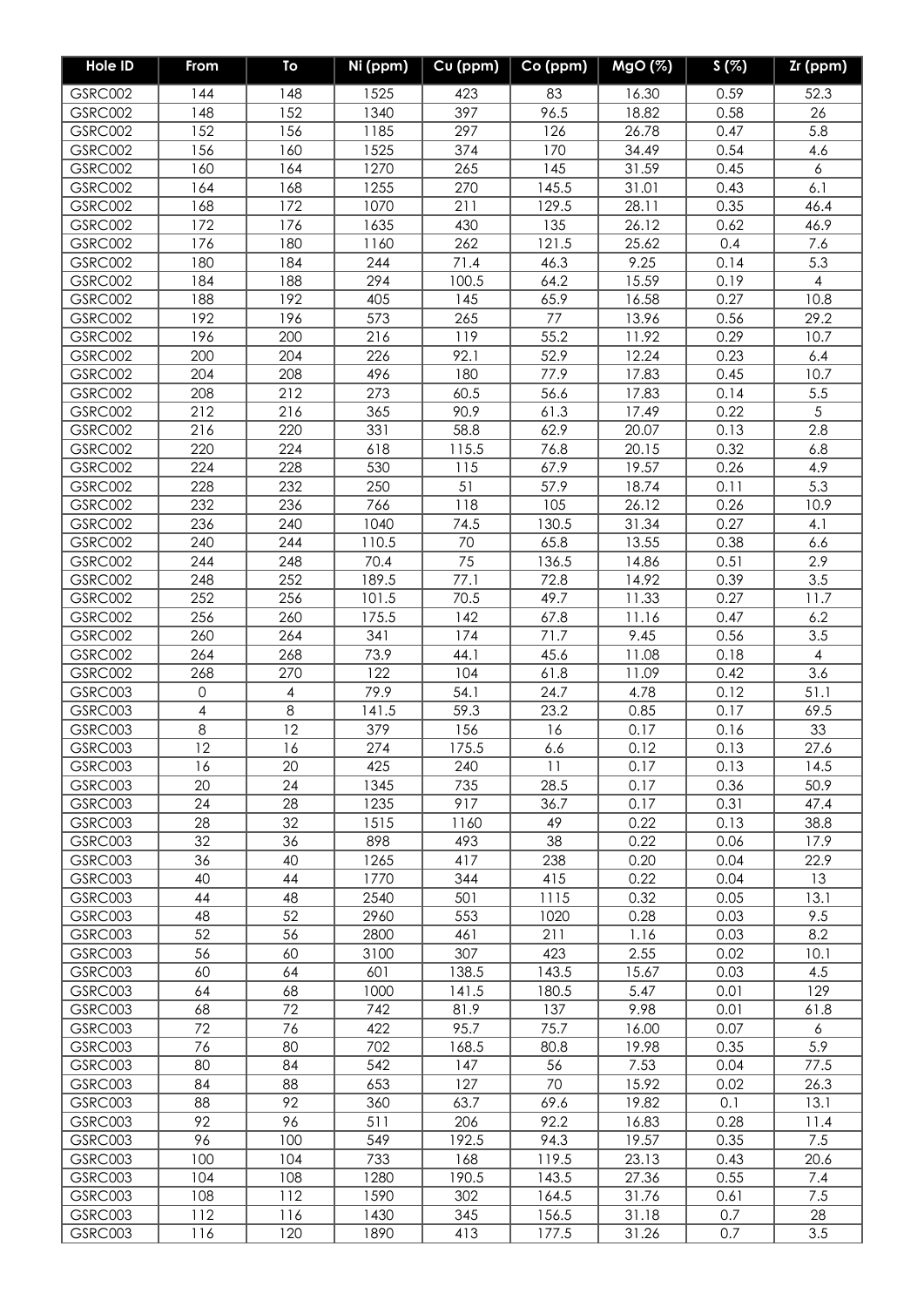| <b>Hole ID</b> | From | To  | Ni (ppm) | Cu (ppm) | Co (ppm) | MgO (%) | S(%) | Zr (ppm)       |
|----------------|------|-----|----------|----------|----------|---------|------|----------------|
| GSRC003        | 120  | 124 | 632      | 146      | 92.2     | 21.06   | 0.27 | 9.6            |
| GSRC003        | 124  | 128 | 1055     | 257      | 125      | 30.35   | 0.41 | $\,8\,$        |
| GSRC003        | 128  | 132 | 936      | 232      | 94.9     | 21.56   | 0.39 | 6.4            |
| GSRC003        | 132  | 136 | 548      | 134.5    | 64.7     | 14.46   | 0.24 | 12.3           |
| GSRC003        | 136  | 140 | 859      | 208      | 82.4     | 17.99   | 0.38 | 7.1            |
| GSRC003        | 140  | 144 | 1020     | 242      | 93.4     | 18.57   | 0.49 | $\overline{7}$ |
| GSRC003        | 144  | 148 | 232      | 43.5     | 59.1     | 18.41   | 0.08 | 8.2            |
| GSRC003        | 148  | 152 | 698      | 189.5    | 79.3     | 17.33   | 0.36 | 6.5            |
| GSRC003        | 152  | 156 | 333      | 72       | 43.3     | 10.94   | 0.14 | 19.7           |
| GSRC003        | 156  | 160 | 241      | 66.9     | 39.1     | 8.97    | 0.08 | 62.3           |
| GSRC003        | 160  | 164 | 297      | 75.4     | 61.1     | 16.58   | 0.11 | 5.6            |
| GSRC003        | 164  | 168 | 251      | 60.6     | 56       | 15.92   | 0.1  | 7.4            |
| GSRC003        | 168  | 172 | 197.5    | 31       | 52.5     | 17.16   | 0.05 | 6.3            |
| GSRC003        | 172  | 176 | 368      | 107.5    | 60.6     | 15.79   | 0.2  | 7.6            |
| GSRC003        | 176  | 180 | 1855     | 498      | 145      | 27.53   | 0.78 | 6.8            |
| GSRC003        | 180  | 184 | 1390     | 356      | 148      | 30.51   | 0.52 | 10             |
| GSRC003        | 184  | 188 | 875      | 203      | 111      | 23.71   | 0.28 | 7.2            |
| GSRC003        | 188  | 192 | 927      | 270      | 91.7     | 19.24   | 0.39 | 5.4            |
| GSRC003        | 192  | 196 | 578      | 184      | 62.8     | 15.12   | 0.24 | 4.1            |
| GSRC003        | 196  | 200 | 1000     | 344      | 90.7     | 20.40   | 0.44 | 6.2            |
| GSRC003        | 200  | 204 | 709      | 230      | 75.4     | 19.48   | 0.32 | 10.2           |
| GSRC003        | 204  | 208 | 1025     | 306      | 101      | 24.54   | 0.45 | 6.8            |
| GSRC003        | 208  | 212 | 577      | 142.5    | 81.3     | 21.39   | 0.22 | 5.6            |
| GSRC003        | 212  | 216 | 270      | 32.6     | 68.3     | 21.39   | 0.05 | 7.8            |
| GSRC003        | 216  | 220 | 602      | 185.5    | 57.6     | 12.02   | 0.27 | 9.7            |
| GSRC003        | 220  | 224 | 269      | 64       | 39       | 10.50   | 0.1  | 12.4           |
| GSRC003        | 224  | 228 | 2210     | 806      | 124.5    | 17.49   | 1.13 | 4.5            |
| GSRC003        | 228  | 232 | 1280     | 394      | 85.4     | 15.14   | 0.56 | $\overline{7}$ |
| GSRC003        | 232  | 236 | 1160     | 320      | 76       | 13.08   | 0.52 | 3.7            |
| GSRC003        | 236  | 240 | 1530     | 424      | 97.8     | 18.32   | 0.65 | 4.2            |
| GSRC003        | 240  | 244 | 595      | 168.5    | 75.4     | 16.33   | 0.26 | 10.3           |
| GSRC003        | 244  | 248 | 558      | 144      | 64.9     | 15.17   | 0.21 | 4.6            |
| GSRC003        | 248  | 252 | 1135     | 333      | 82.9     | 16.10   | 0.49 | 3.2            |
| GSRC003        | 252  | 256 | 1760     | 563      | 146      | 21.81   | 0.8  | 5              |
| GSRC003        | 256  | 260 | 887      | 385      | 98       | 18.32   | 0.59 | 7.8            |
| GSRC003        | 260  | 264 | 529      | 125.5    | 70.3     | 16.83   | 0.22 | 3.7            |
| GSRC003        | 264  | 268 | 353      | 90.9     | 44.9     | 10.93   | 0.14 | 3.3            |
| GSRC003        | 268  | 272 | 281      | 61.7     | 48.9     | 13.30   | 0.1  | 3.4            |
| GSRC003        | 272  | 276 | 957      | 313      | 91.3     | 9.95    | 0.44 | 7.4            |
| GSRC003        | 276  | 280 | 1145     | 209      | 157      | 29.35   | 0.29 | 4.9            |
| GSRC003        | 280  | 284 | 916      | 115.5    | 143.5    | 29.02   | 0.16 | 12.5           |
| GSRC003        | 284  | 288 | 908      | 54.4     | 136      | 33.17   | 0.08 | 6.7            |
| GSRC003        | 288  | 292 | 808      | 44.5     | 126      | 29.93   | 0.07 | 14.3           |
| GSRC003        | 292  | 296 | 314      | 86.6     | 44.3     | 10.00   | 0.13 | 56.3           |
| GSRC003        | 296  | 300 | 628      | 203      | 68.7     | 16.35   | 0.34 | 14             |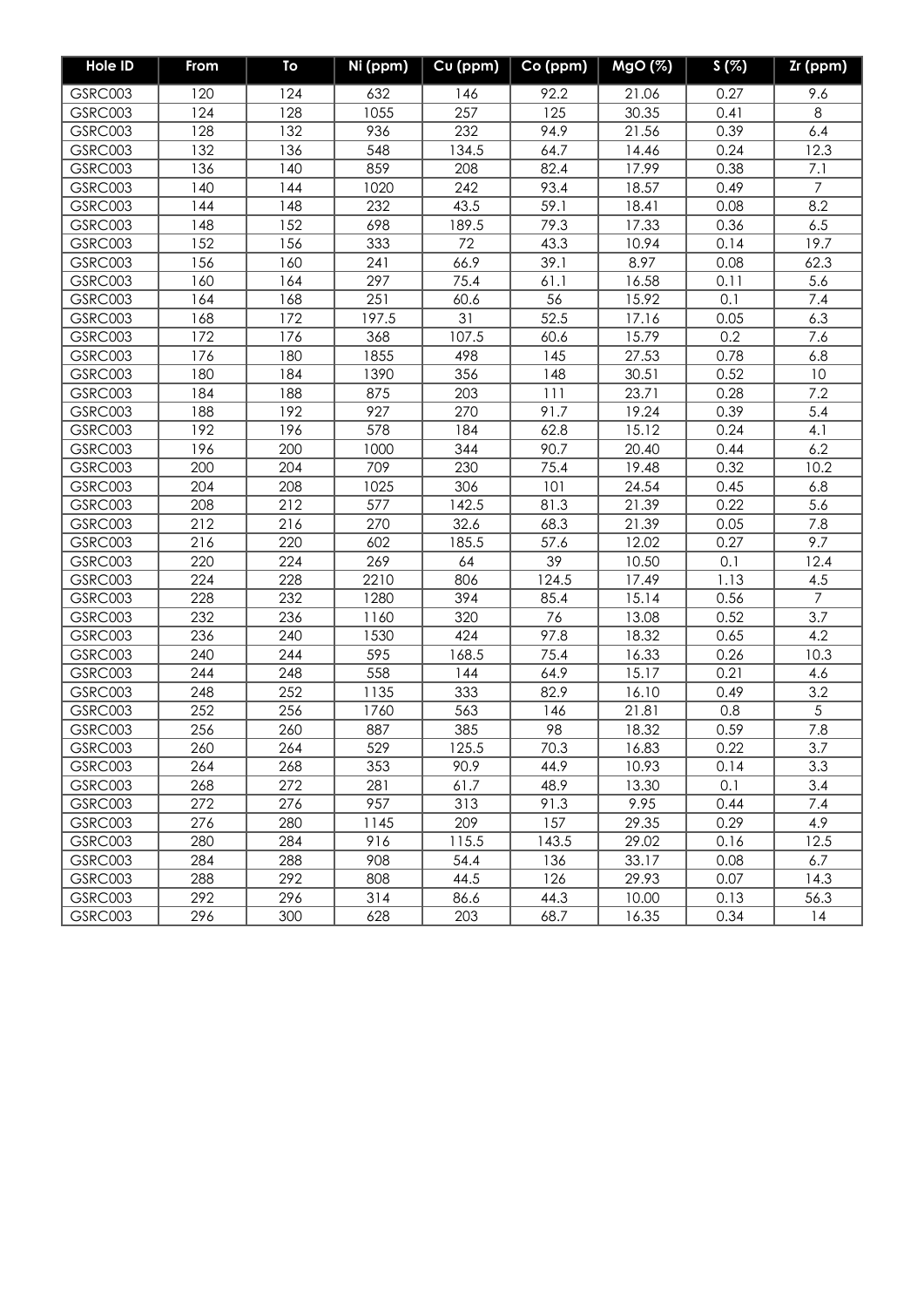### **Appendix 3. Supporting tables prescribed under the JORC Code (2012 Edition) for the reporting of Exploration Results from the Gnama Project**

## **Section 1 Sampling Techniques and Data**

(Criteria in this section apply to all succeeding sections.)

| Criteria                 | <b>JORC Code explanation</b>                                                                                                                                                                                                                                                                                                                                                                                                                                                                                                                                                                                                                                                                                                                                                                                                                                                                                                                                                                                                                                                                                                                          | Commentary                                                                                                                                                                                                                                                                                                                                                                                                                                                                                                                                                                                                                                                                                                                                                                                                                                                                                                                                                                                                                                                                                                                                                                                                                                                                        |
|--------------------------|-------------------------------------------------------------------------------------------------------------------------------------------------------------------------------------------------------------------------------------------------------------------------------------------------------------------------------------------------------------------------------------------------------------------------------------------------------------------------------------------------------------------------------------------------------------------------------------------------------------------------------------------------------------------------------------------------------------------------------------------------------------------------------------------------------------------------------------------------------------------------------------------------------------------------------------------------------------------------------------------------------------------------------------------------------------------------------------------------------------------------------------------------------|-----------------------------------------------------------------------------------------------------------------------------------------------------------------------------------------------------------------------------------------------------------------------------------------------------------------------------------------------------------------------------------------------------------------------------------------------------------------------------------------------------------------------------------------------------------------------------------------------------------------------------------------------------------------------------------------------------------------------------------------------------------------------------------------------------------------------------------------------------------------------------------------------------------------------------------------------------------------------------------------------------------------------------------------------------------------------------------------------------------------------------------------------------------------------------------------------------------------------------------------------------------------------------------|
| Sampling<br>techniques   | Nature and quality of sampling (eg<br>$\bullet$<br>cut channels, random chips, or<br>specific specialised industry<br>standard measurement tools<br>appropriate to the minerals under<br>investigation, such as down hole<br>gamma sondes, or handheld XRF<br>instruments, etc). These examples<br>should not be taken as limiting the<br>broad meaning of sampling.<br>Include reference to measures taken<br>to ensure sample representivity and<br>the appropriate calibration of any<br>measurement tools or systems used.<br>Aspects of the determination of<br>mineralisation that are Material to<br>the Public Report.<br>In cases where 'industry standard'<br>work has been done this would be<br>relatively simple (eg 'reverse<br>circulation drilling was used to<br>obtain 1 m samples from which 3 kg<br>was pulverised to produce a 30 g<br>charge for fire assay'). In other cases<br>more explanation may be required,<br>such as where there is coarse gold<br>that has inherent sampling problems.<br>Unusual commodities or<br>mineralisation types (eg submarine<br>nodules) may warrant disclosure of<br>detailed information. | RC drilling to test for nickel-copper<br>$\bullet$<br>mineralisation.<br>Drilling was sampled at 1m intervals with<br>$\bullet$<br>the entire interval collected at the rig<br>then riffle split at the rig to produce<br>samples.<br>Initial sampling was done using a scoop<br>$\bullet$<br>to collect a composite sample every 4<br>metres. Samples were submitted to an<br>external laboratory where they were<br>dried and pulverised before sub<br>sampling for assay.<br>Results presented here are from<br>composite sampling.<br>Results are compared to assay results<br>$\bullet$<br>from diamond drilling at an adjacent,<br>mineralised property. These are sourced<br>from public reports:<br>Maier, WD, Smithies, RH, Spaggiari, CV,<br>Barnes, SJ, Kirkland, CL, Kiddie, O and<br>Roberts, MP 2016, The evolution of mafic<br>and ultramafic rocks of the<br>Mesoproterozoic Fraser Zone, Albany-<br>Fraser Orogen, and implications for Ni-<br>Cu sulfide potential of the region:<br>Geological Survey of Western Australia,<br>Record 2016/8, 49p.<br>Gollan, M, 2012. Final Drilling Report 'The<br>Eye'. Cofunded Drilling Agreement<br>DAG2011/00069941. Exploration Licence<br>E28/172. Fraser Range Project. Sirius Gold<br>Pty Ltd. WAMEX Report A092733 |
| Drilling<br>techniques   | Drill type (eg core, reverse<br>$\bullet$<br>circulation, open-hole hammer,<br>rotary air blast, auger, Bangka,<br>sonic, etc) and details (eg core<br>diameter, triple or standard tube,<br>depth of diamond tails, face-<br>sampling bit or other type, whether<br>core is oriented and if so, by what<br>method, etc).                                                                                                                                                                                                                                                                                                                                                                                                                                                                                                                                                                                                                                                                                                                                                                                                                             | RC drilling was carried out using face<br>sampling reverse circulation hammers.<br>Sirius DD drilling was pre-collared to 42.4<br>$\bullet$<br>m with a diamond tail to 283.5 m $(42.4 -$<br>140.7 HQ, 140.7 - 283.5 m NQ)                                                                                                                                                                                                                                                                                                                                                                                                                                                                                                                                                                                                                                                                                                                                                                                                                                                                                                                                                                                                                                                        |
| Drill sample<br>recovery | Method of recording and assessing<br>$\bullet$<br>core and chip sample recoveries<br>and results assessed.<br>Measures taken to maximise sample<br>recovery and ensure representative<br>nature of the samples.<br>Whether a relationship exists<br>$\bullet$<br>between sample recovery and<br>grade and whether sample bias<br>may have occurred due to<br>preferential loss/gain of fine/coarse                                                                                                                                                                                                                                                                                                                                                                                                                                                                                                                                                                                                                                                                                                                                                    | • RC recoveries were measured<br>qualitatively and poor recoveries<br>recorded in the sampling sheets.<br>Standard drilling techniques such as<br>$\bullet$<br>cleaning cyclones each rod and hole<br>conditioning to maintain good sample<br>quality were used.<br>No recovery issues noted so no<br>relationship between recovery and<br>grade or sample bias known.                                                                                                                                                                                                                                                                                                                                                                                                                                                                                                                                                                                                                                                                                                                                                                                                                                                                                                            |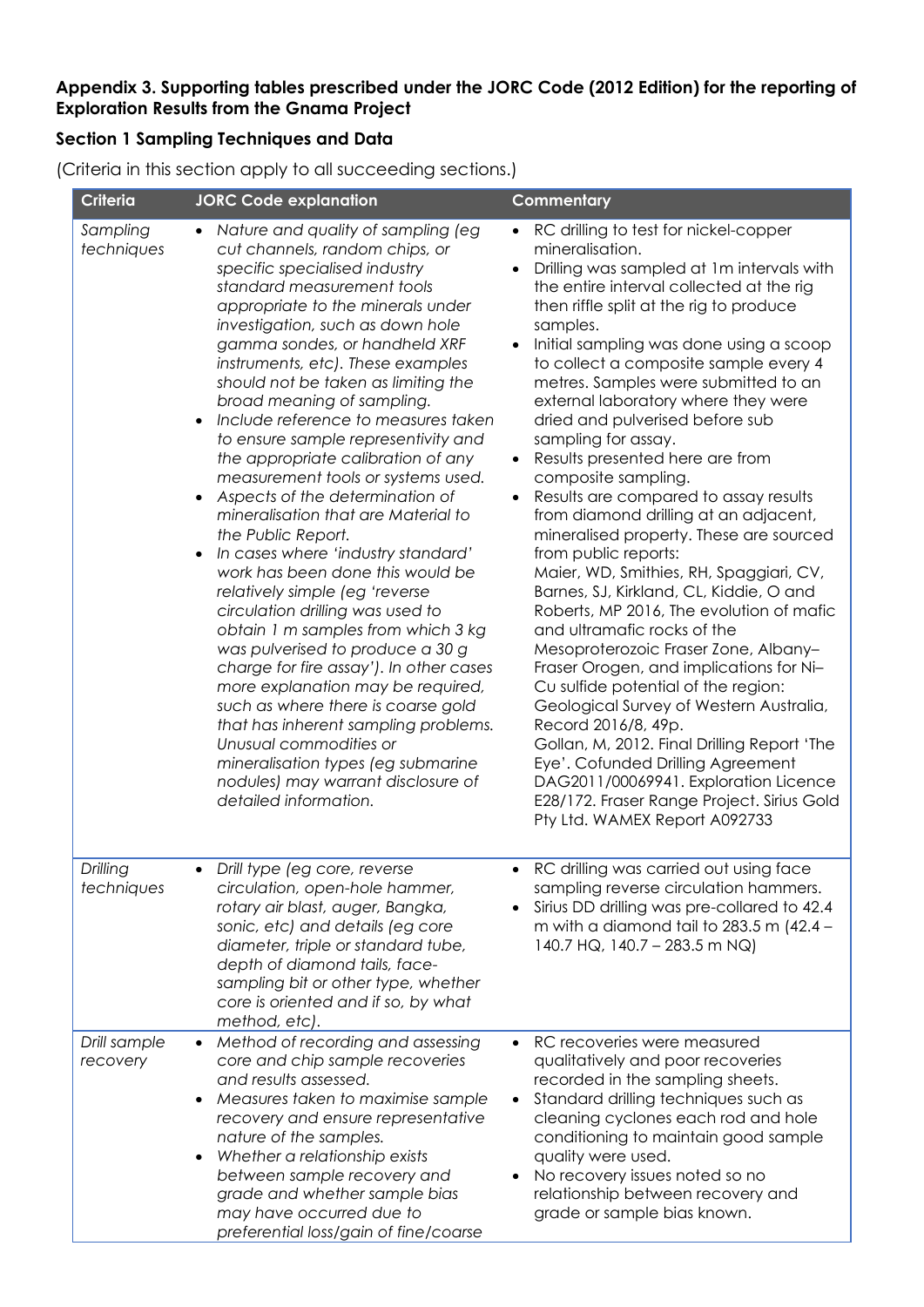| Criteria                                                      | <b>JORC Code explanation</b>                                                                                                                                                                                                                                                                                                                                                                                                                                                                                                                                                                                                                                                   | Commentary                                                                                                                                                                                                                                                                                                                                                                                                                                                                                                                                                                                                                                                                                                                                                                                                                                                                                                                |
|---------------------------------------------------------------|--------------------------------------------------------------------------------------------------------------------------------------------------------------------------------------------------------------------------------------------------------------------------------------------------------------------------------------------------------------------------------------------------------------------------------------------------------------------------------------------------------------------------------------------------------------------------------------------------------------------------------------------------------------------------------|---------------------------------------------------------------------------------------------------------------------------------------------------------------------------------------------------------------------------------------------------------------------------------------------------------------------------------------------------------------------------------------------------------------------------------------------------------------------------------------------------------------------------------------------------------------------------------------------------------------------------------------------------------------------------------------------------------------------------------------------------------------------------------------------------------------------------------------------------------------------------------------------------------------------------|
|                                                               | material.                                                                                                                                                                                                                                                                                                                                                                                                                                                                                                                                                                                                                                                                      |                                                                                                                                                                                                                                                                                                                                                                                                                                                                                                                                                                                                                                                                                                                                                                                                                                                                                                                           |
| Logging                                                       | Whether core and chip samples<br>$\bullet$<br>have been geologically and<br>geotechnically logged to a level of<br>detail to support appropriate<br>Mineral Resource estimation, mining<br>studies and metallurgical studies.<br>Whether logging is qualitative or<br>quantitative in nature. Core (or<br>costean, channel, etc)<br>photography.<br>The total length and percentage of<br>the relevant intersections logged.                                                                                                                                                                                                                                                   | All RC chips were geologically logged in<br>$\bullet$<br>their entirety. The logs are sufficiently<br>detailed to support Mineral Resource<br>estimation. Logged criteria included<br>lithology, alteration, alteration intensity,<br>veining, weathering, grainsize and<br>sulphides.<br>Geological logging is qualitative in<br>nature, although percentages of veins or<br>sulphides present were estimated.                                                                                                                                                                                                                                                                                                                                                                                                                                                                                                           |
| $Sub-$<br>sampling<br>techniques<br>and sample<br>preparation | If core, whether cut or sawn and<br>whether quarter, half or all core<br>taken.<br>If non-core, whether riffled, tube<br>sampled, rotary split, etc and<br>whether sampled wet or dry.<br>For all sample types, the nature,<br>quality and appropriateness of the<br>sample preparation technique.<br>Quality control procedures adopted<br>for all sub-sampling stages to<br>maximise representivity of samples.<br>Measures taken to ensure that the<br>sampling is representative of the in-<br>situ material collected, including for<br>instance results for field<br>duplicate/second-half sampling.<br>Whether sample sizes are<br>appropriate to the grain size of the | For RC drilling samples were riffle split at<br>$\bullet$<br>the rig after passing through a<br>conventional cyclone. An initial sample<br>was taken by spear sampling the reject<br>piles to form a 4m composite.<br>DD core (Sirius) was sampled by splitting<br>$\bullet$<br>and taking half core.<br>All techniques are appropriate for<br>$\bullet$<br>collecting statistically unbiased samples.<br>Duplicates were collected every 10<br>$\bullet$<br>composite samples to ensure<br>representivity, with duplicates also<br>collected from the 1m split samples.<br>CRMs were inserted at regular intervals<br>into the sample stream.                                                                                                                                                                                                                                                                            |
|                                                               | material being sampled.                                                                                                                                                                                                                                                                                                                                                                                                                                                                                                                                                                                                                                                        |                                                                                                                                                                                                                                                                                                                                                                                                                                                                                                                                                                                                                                                                                                                                                                                                                                                                                                                           |
| Quality of<br>assay data<br>and<br>laboratory<br>tests        | The nature, quality and<br>appropriateness of the assaying and<br>laboratory procedures used and<br>whether the technique is considered<br>partial or total.<br>For geophysical tools,<br>spectrometers, handheld XRF<br>instruments, etc, the parameters<br>used in determining the analysis<br>including instrument make and<br>model, reading times, calibrations<br>factors applied and their derivation,<br>etc.<br>Nature of quality control procedures<br>adopted (eg standards, blanks,<br>duplicates, external laboratory<br>checks) and whether acceptable<br>levels of accuracy (ie lack of bias)<br>and precision have been<br>established.                        | RC samples were analysed at ALS, an<br>$\bullet$<br>independent quality assured<br>laboratories.<br>DD samples were analysed at Genalysis<br>$\bullet$<br>and Ultratrace, independent quality<br>assured laboratories.<br>Sample preparation comprised drying,<br>٠<br>crushing, pulverising and sub sampling<br>for assay.<br>Assay methods for RC comprised<br>$\bullet$<br>analysis by four acid digest with ICPOES<br>finish (ALS code ME-ICP61)<br>Assay methods for DD comprised<br>$\bullet$<br>analysis by four acid digest with ICPOES<br>finish (Genalysis code 4A/OE, Ultratrace<br>code ICP102)<br>QA/QC programmes comprised<br>$\bullet$<br>Certified Reference Materials, replicates,<br>duplicates and blanks. CRMs were<br>inserted at regular intervals into the<br>sample stream. Duplicate samples of<br>both composite and split samples were<br>collected and analysed. No issues were<br>reported. |
| Verification<br>of sampling                                   | The verification of significant<br>$\bullet$<br>intersections by either independent                                                                                                                                                                                                                                                                                                                                                                                                                                                                                                                                                                                            | Drilling was logged by independent<br>$\bullet$<br>geologists and entered into excel sheets                                                                                                                                                                                                                                                                                                                                                                                                                                                                                                                                                                                                                                                                                                                                                                                                                               |
| and                                                           | or alternative company personnel.                                                                                                                                                                                                                                                                                                                                                                                                                                                                                                                                                                                                                                              | using codes and lookup table to ensure                                                                                                                                                                                                                                                                                                                                                                                                                                                                                                                                                                                                                                                                                                                                                                                                                                                                                    |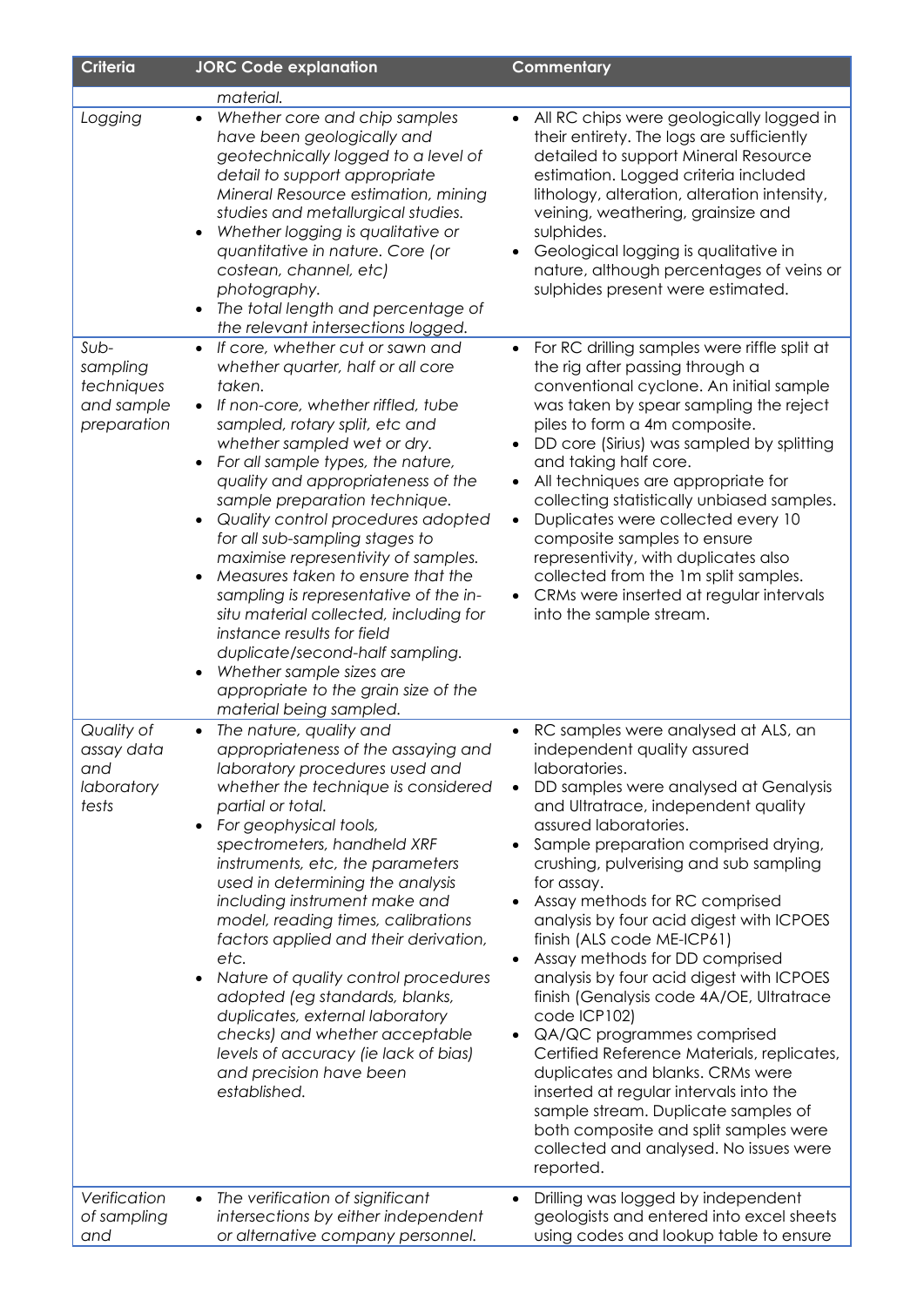| Criteria                                                            | <b>JORC Code explanation</b>                                                                                                                                                                                                                                                                                                                                                                           | Commentary                                                                                                                                                                                                                                                                                                                                                                                                                                                                                                              |
|---------------------------------------------------------------------|--------------------------------------------------------------------------------------------------------------------------------------------------------------------------------------------------------------------------------------------------------------------------------------------------------------------------------------------------------------------------------------------------------|-------------------------------------------------------------------------------------------------------------------------------------------------------------------------------------------------------------------------------------------------------------------------------------------------------------------------------------------------------------------------------------------------------------------------------------------------------------------------------------------------------------------------|
| assaying                                                            | The use of twinned holes.<br>Documentation of primary data,<br>data entry procedures, data<br>verification, data storage (physical<br>and electronic) protocols.<br>Discuss any adjustment to assay<br>data.                                                                                                                                                                                           | valid data.<br>Historical drilling and exploration data<br>$\bullet$<br>were stored in databases by the Creasy<br>Group and Sirius Resources.<br>Certain exploration results in this<br>announcement have been sourced<br>from data exports from these databases<br>submitted as part of statutory reporting<br>to the WA Dept of Mines, Industry<br>Regulation and Safety.<br>No twin holes have been drilled to date.<br>No adjustments to assay data have<br>been made save conversion of Mg to<br>MgO and ppm to %. |
| Location of<br>data points                                          | Accuracy and quality of surveys<br>used to locate drill holes (collar and<br>down-hole surveys), trenches, mine<br>workings and other locations used in<br>Mineral Resource estimation.<br>Specification of the grid system<br>used.<br>Quality and adequacy of<br>topographic control.                                                                                                                | Drill hole collar positions were surveyed<br>$\bullet$<br>using a GPS with an accuracy of ~5m.<br>Coordinates are recorded in MGA 94<br>$\bullet$<br>Zone 51.<br>Topographic control is based on public<br>٠<br>data and adequate for current stage of<br>project.                                                                                                                                                                                                                                                      |
| Data<br>spacing and<br>distribution                                 | Data spacing for reporting of<br>$\bullet$<br><b>Exploration Results.</b><br>Whether the data spacing and<br>distribution is sufficient to establish<br>the degree of geological and grade<br>continuity appropriate for the<br>Mineral Resource and Ore Reserve<br>estimation procedure(s) and<br>classifications applied.<br>Whether sample compositing has<br>been applied.                         | Drilling has not been completed on a<br>$\bullet$<br>regular spacing, with drillholes sited to<br>test specific geochemical or<br>geophysical targets.<br>Data spacing is not sufficient for a<br>$\bullet$<br>Mineral Resource as yet.                                                                                                                                                                                                                                                                                 |
| Orientation<br>of data in<br>relation to<br>geological<br>structure | Whether the orientation of sampling<br>achieves unbiased sampling of<br>possible structures and the extent to<br>which this is known, considering the<br>deposit type.<br>If the relationship between the<br>drilling orientation and the<br>orientation of key mineralised<br>structures is considered to have<br>introduced a sampling bias, this<br>should be assessed and reported if<br>material. | Drilling has been oriented perpendicular<br>to regional trends or to test modelled<br>geophysical targets.<br>Mineralisation intersected is supergene<br>$\bullet$<br>and flat lying. The orientation of the<br>underlying bedrock mineralisation is not<br>known.<br>The relationship between drilling<br>orientation and structural orientation is<br>not thought to have introduced a<br>sampling bias.                                                                                                              |
| Sample<br>security                                                  | The measures taken to ensure<br>sample security.                                                                                                                                                                                                                                                                                                                                                       | Samples were delivered from the drilling<br>$\bullet$<br>site directly to the laboratory.                                                                                                                                                                                                                                                                                                                                                                                                                               |
| Audits or<br>reviews                                                | The results of any audits or reviews of<br>$\bullet$<br>sampling techniques and data.                                                                                                                                                                                                                                                                                                                  | No audits or review are reported.<br>$\bullet$                                                                                                                                                                                                                                                                                                                                                                                                                                                                          |

# **Section 2 Reporting of Exploration Results**

(Criteria listed in the preceding section also apply to this section.)

| Criteria | <b>JORC Code explanation</b>     | Commentary                              |
|----------|----------------------------------|-----------------------------------------|
| Mineral  | Type, reference name/number,     | The Gnama Project comprises three       |
| tenement | location and ownership including | granted exploration licenses (E63/1933, |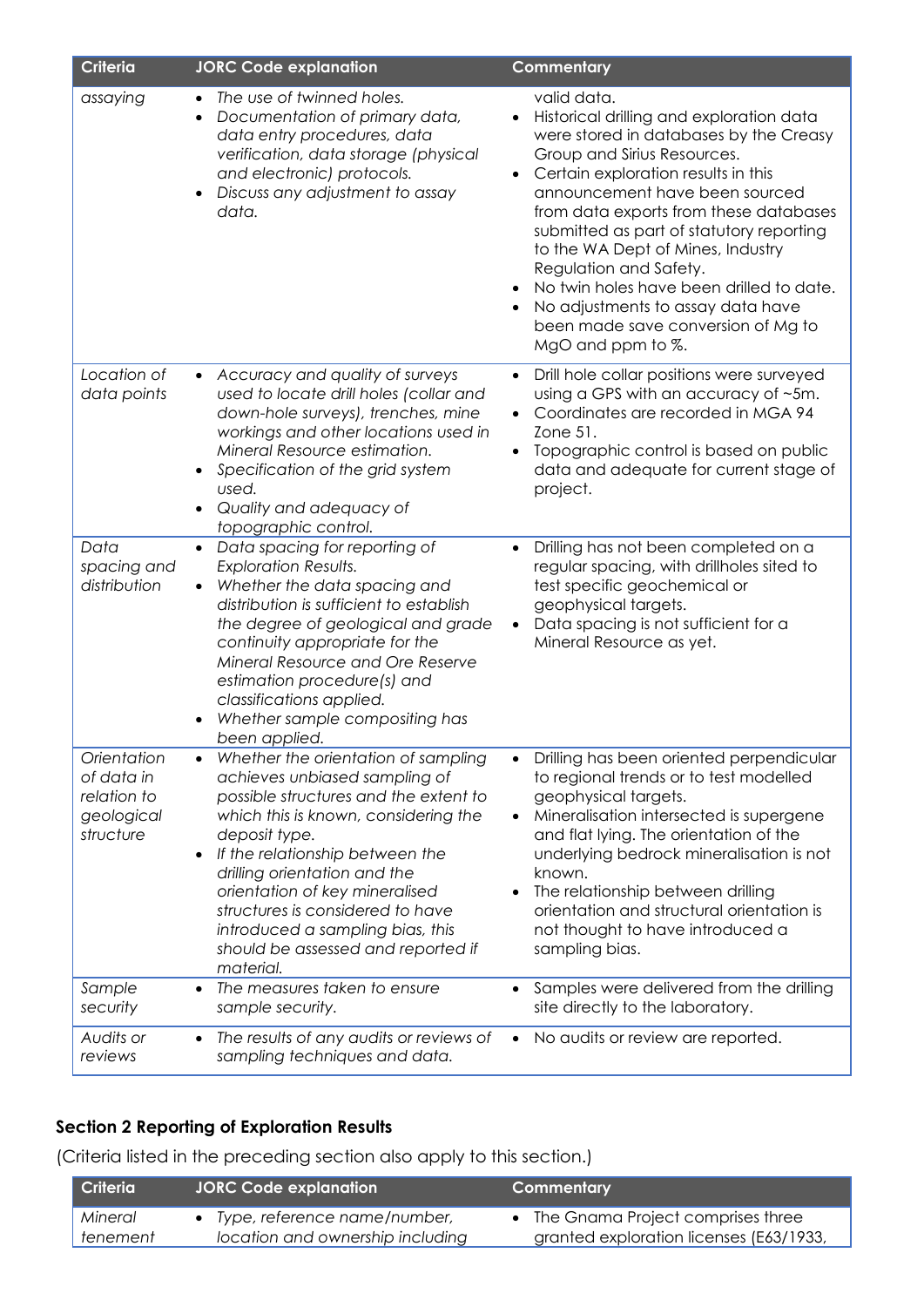| <b>Criteria</b>                         | <b>JORC Code explanation</b>                                                                                                                                                                                                                                                                                                                                                       | Commentary                                                                                                                                                                                                                                                                                                                                                                                                                                                                                                                                                                                                                                                                                                                                                                                                                 |
|-----------------------------------------|------------------------------------------------------------------------------------------------------------------------------------------------------------------------------------------------------------------------------------------------------------------------------------------------------------------------------------------------------------------------------------|----------------------------------------------------------------------------------------------------------------------------------------------------------------------------------------------------------------------------------------------------------------------------------------------------------------------------------------------------------------------------------------------------------------------------------------------------------------------------------------------------------------------------------------------------------------------------------------------------------------------------------------------------------------------------------------------------------------------------------------------------------------------------------------------------------------------------|
| and land<br>tenure status               | agreements or material issues with<br>third parties such as joint ventures,<br>partnerships, overriding royalties,<br>native title interests, historical sites,<br>wilderness or national park and<br>environmental settings.<br>The security of the tenure held at the<br>time of reporting along with any<br>known impediments to obtaining a<br>licence to operate in the area. | E63/1934 and E63/1935) owned 100% by<br>Vanatech Pty Ltd, a subsidiary of<br>Province Resources Ltd.<br>Vanatech has signed a RSHA with the<br>Ngadju NTAC who hold the native title<br>rights in the area of the Gnama Project.<br>The RSHA allows Vanatech access to the<br>project are provided relevant protocols<br>are observed to preserve Aboriginal<br>heritage. To the Company's knowledge<br>no cultural or environmentally sensitive<br>sites have been identified within the<br>tenement.<br>The tenements are in good standing and<br>no known impediments exist.                                                                                                                                                                                                                                            |
| Exploration<br>done by<br>other parties | Acknowledgment and appraisal of<br>exploration by other parties.                                                                                                                                                                                                                                                                                                                   | Initial mineral exploration in the Fraser<br>$\bullet$<br>Range area, including the Gnama<br>Project, was completed by Newmont<br>between 1965 and 1972.<br>Subsequently a number of parties<br>including Renison, Metana, BHP, CRAE,<br>Orion Resources NL, Pan Australian<br><b>Exploration and Gutnick Resources</b><br>completed exploration for a diverse<br>variety of commodities spanning gold,<br>chromite/PGEs, mineral sands/REEs,<br>lignite, dimension stone, base metals<br>and diamonds<br>Exploration most relevant to the nickel-<br>copper potential of the Gnama Project<br>was completed by the Creasy Group<br>and Sirius Resources.                                                                                                                                                                  |
| Geology                                 | Deposit type, geological setting and<br>style of mineralisation.                                                                                                                                                                                                                                                                                                                   | The Gnama Project is located in the<br>Albany-Fraser Orogen, a Proterozoic<br>mobile belt in the south west of Western<br>Australia<br>Mineralisation in the Albany Fraser<br>Orogen is primarily located in the Fraser<br>Zone, dated at ca 1300Ma. Sheets of<br>metagabbroic rocks are interlayered<br>with sheets of granitic material and<br>layers of pelitic, semi-pelitic and calcitic<br>metasedimentary rocks.<br>Fraser Zone gabbros are interpreted by<br>the GSWA to be formed at depth then<br>pooled in a mid crustal "staging<br>chamber" and repeatedly intruded into<br>the quartzofeldspathic country rock.<br>Magmatic processes in the staging<br>chamber and emplacement within the<br>country rock are key elements in<br>accumulating sulphide minerals which<br>form nickel-copper mineralisation. |
| Drill hole<br>Information               | A summary of all information<br>material to the understanding of the<br>exploration results including a<br>tabulation of the following<br>information for all Material drill holes:<br>easting and northing of the drill                                                                                                                                                           | All information from PRL's drilling is<br>contained in Appendices 1 and 2.<br>Historical drillhole data is tabulated in<br>ASX Announcements 3 June 2020 and 8<br>Sep 2020.                                                                                                                                                                                                                                                                                                                                                                                                                                                                                                                                                                                                                                                |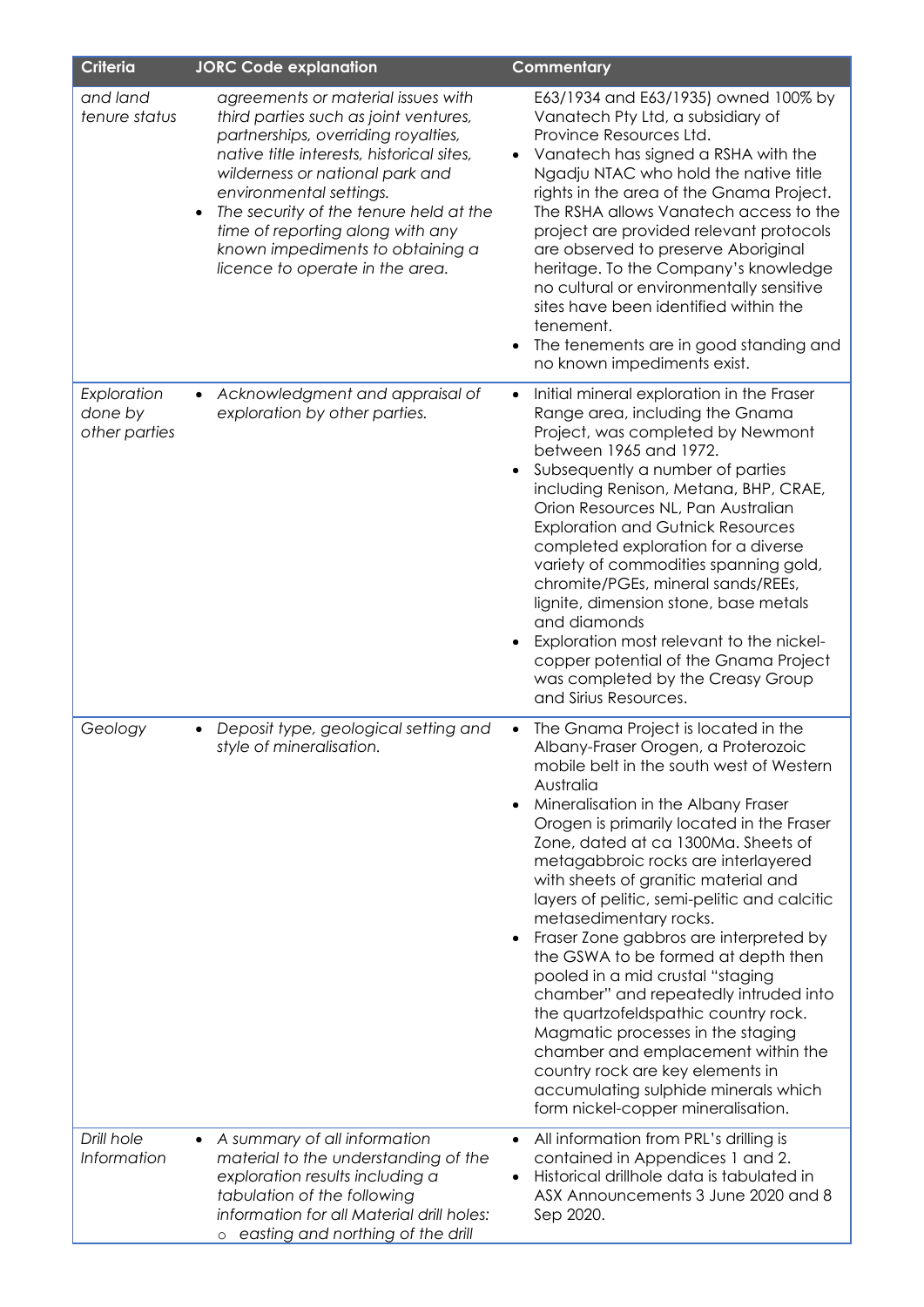| Criteria                                                                         | <b>JORC Code explanation</b>                                                                                                                                                                                                                                                                                                                                                                                                                                                                                                                                                                                                         | Commentary                                                                                                                                                                                                                                                                                                                             |
|----------------------------------------------------------------------------------|--------------------------------------------------------------------------------------------------------------------------------------------------------------------------------------------------------------------------------------------------------------------------------------------------------------------------------------------------------------------------------------------------------------------------------------------------------------------------------------------------------------------------------------------------------------------------------------------------------------------------------------|----------------------------------------------------------------------------------------------------------------------------------------------------------------------------------------------------------------------------------------------------------------------------------------------------------------------------------------|
|                                                                                  | hole collar<br>elevation or RL (Reduced Level –<br>elevation above sea level in<br>metres) of the drill hole collar<br>dip and azimuth of the hole<br>o down hole length and<br>interception depth<br>o hole length.<br>If the exclusion of this information is<br>justified on the basis that the<br>information is not Material and this<br>exclusion does not detract from the<br>understanding of the report, the<br>Competent Person should clearly<br>explain why this is the case.                                                                                                                                            |                                                                                                                                                                                                                                                                                                                                        |
| Data<br>aggregation<br>methods                                                   | In reporting Exploration Results,<br>$\bullet$<br>weighting averaging techniques,<br>maximum and/or minimum grade<br>truncations (eg cutting of high<br>grades) and cut-off grades are<br>usually Material and should be<br>stated.<br>Where aggregate intercepts<br>$\bullet$<br>incorporate short lengths of high<br>grade results and longer lengths of<br>low grade results, the procedure<br>used for such aggregation should be<br>stated and some typical examples<br>of such aggregations should be<br>shown in detail.<br>The assumptions used for any<br>reporting of metal equivalent values<br>should be clearly stated. | All intersections have been weighted<br>$\bullet$<br>based on sample intervals.                                                                                                                                                                                                                                                        |
| Relationship<br>between<br>mineralisatio<br>n widths and<br>intercept<br>lengths | These relationships are particularly<br>$\bullet$<br>important in the reporting of<br><b>Exploration Results.</b><br>If the geometry of the mineralisation<br>$\bullet$<br>with respect to the drill hole angle is<br>known, its nature should be<br>reported.<br>If it is not known and only the down<br>$\bullet$<br>hole lengths are reported, there<br>should be a clear statement to this<br>effect (eg 'down hole length, true<br>width not known').                                                                                                                                                                           | Mineralisation is supergene and<br>$\bullet$<br>therefore relatively flat-lying. Due to the<br>attitude of mineralisation intersection<br>angles are almost perpendicular and<br>therefore drill widths are a reasonable<br>approximation of true width. However<br>the orientation of primary bedrock<br>mineralisation is not known. |
| Diagrams                                                                         | Appropriate maps and sections<br>(with scales) and tabulations of<br>intercepts should be included for<br>any significant discovery being<br>reported These should include, but<br>not be limited to a plan view of drill<br>hole collar locations and<br>appropriate sectional views.                                                                                                                                                                                                                                                                                                                                               | Appropriate maps and sections are<br>$\bullet$<br>provided in the text                                                                                                                                                                                                                                                                 |
| <b>Balanced</b><br>reporting                                                     | Where comprehensive reporting of<br>$\bullet$<br>all Exploration Results is not<br>practicable, representative<br>reporting of both low and high<br>grades and/or widths should be<br>practiced to avoid misleading<br>reporting of Exploration Results.                                                                                                                                                                                                                                                                                                                                                                             | All assays are included in Appendix 2.                                                                                                                                                                                                                                                                                                 |